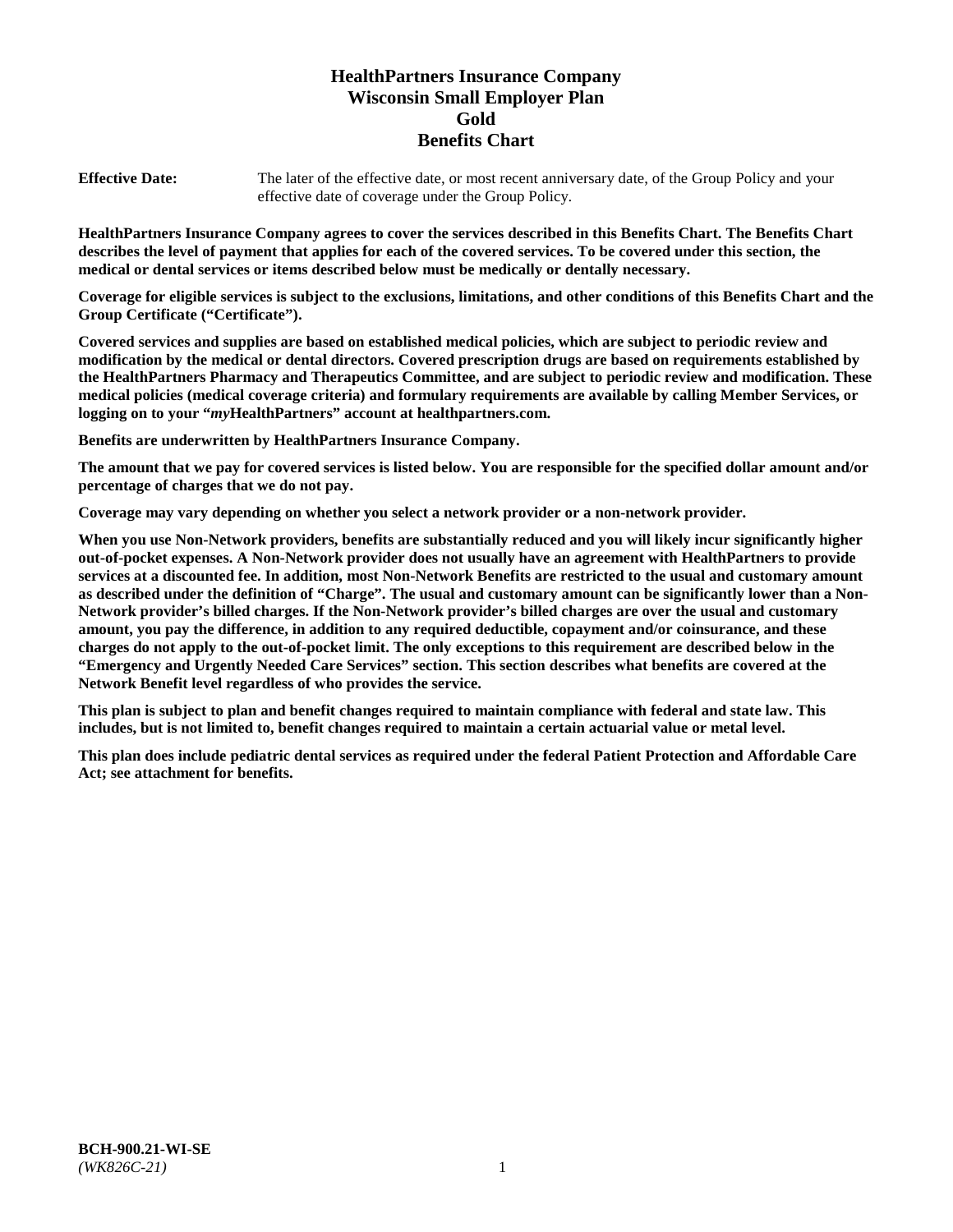# **These definitions apply to this Benefits Chart. They also apply to the Certificate.**

| <b>Biosimilar Drug:</b> | A prescription drug, approved by the Food and Drug Administration (FDA), that the FDA has<br>determined is biosimilar to and interchangeable with a biological brand name drug. Biosimilar<br>drugs are not considered generic drugs and are not covered under the generic drug benefit.                                                                                                                                                                                                                                                                                                                                                     |
|-------------------------|----------------------------------------------------------------------------------------------------------------------------------------------------------------------------------------------------------------------------------------------------------------------------------------------------------------------------------------------------------------------------------------------------------------------------------------------------------------------------------------------------------------------------------------------------------------------------------------------------------------------------------------------|
| <b>Brand Name Drug:</b> | A prescription drug, approved by the Food and Drug Administration (FDA), that is manufactured,<br>sold, or licensed for sale under a trademark by the pharmaceutical company that originally<br>researched and developed the drug. Brand name drugs have the same active-ingredient formula as<br>the generic version of the drug. However, generic drugs are manufactured and sold by other drug<br>manufacturers and are generally not available until after the patent on the brand name drug has<br>expired. A few brand name drugs may be covered at the generic drug benefit level if this is<br>indicated on the formulary.           |
| <b>Calendar Year</b>    | This is the 12-month period beginning 12:01 A.M. Central Time, on January 1, and ending 12:00<br>A.M. Central Time of the next following December 31.                                                                                                                                                                                                                                                                                                                                                                                                                                                                                        |
| <b>Charge:</b>          | For covered services delivered by a network provider, this is the provider's discounted fee for a<br>given medical/surgical service, procedure or item.                                                                                                                                                                                                                                                                                                                                                                                                                                                                                      |
|                         | For covered services delivered by non-network providers, a contracted rate may apply if such<br>arrangement is available to HealthPartners.                                                                                                                                                                                                                                                                                                                                                                                                                                                                                                  |
|                         | For the usual and customary charge for covered services delivered by non-network providers, our<br>payment is calculated using one of the following options to be determined at HealthPartners'<br>discretion: 1) a percentage of the Medicare fee schedule; 2) a comparable schedule if the service is<br>not on the Medicare fee schedule; or 3) a commercially reasonable rate for such service.                                                                                                                                                                                                                                          |
|                         | The usual and customary charge is the maximum amount allowed that we consider in the<br>calculation of the payment of charges incurred for certain covered services. You must pay for any<br>charges above the usual and customary charge, and they do not apply to the out-of-pocket limit.                                                                                                                                                                                                                                                                                                                                                 |
|                         | A charge is incurred for covered ambulatory medical and surgical services, on the date the service<br>or item is provided. A charge is incurred for covered inpatient services, on the date of admission to<br>a hospital. To be covered, a charge must be incurred on or after your effective date and on or<br>before the termination date.                                                                                                                                                                                                                                                                                                |
| Copayment/Coinsurance:  | The specified dollar amount, or percentage, of charges incurred for covered services, which we do<br>not pay, but which you must pay, each time you receive certain medical services, procedures or<br>items. Our payment for those covered services or items begins after the copayment or coinsurance<br>is satisfied. Covered services or items requiring a copayment or coinsurance are specified in this<br>Benefits Chart.                                                                                                                                                                                                             |
|                         | For services provided by a network provider:<br>An amount which is listed as a flat dollar copayment is applied to a network provider's discounted<br>charge for a given service. However, if the network provider's discounted charge for a service or<br>item is less than the flat dollar copayment, you will pay the network provider's discounted charge.<br>An amount which is listed as a percentage of charges or coinsurance is based on the network<br>provider's discounted charges, calculated at the time the claim is processed, which may include an<br>agreed upon fee schedule rate for case rate or withhold arrangements. |
|                         | For services provided by a non-network provider:<br>Any copayment or coinsurance is applied to the lesser of the provider's charges or the usual and<br>customary charge for a service.                                                                                                                                                                                                                                                                                                                                                                                                                                                      |
|                         | A copayment or coinsurance is due at the time a service is provided, or when billed by the<br>provider. The copayment or coinsurance applicable for a scheduled visit with a HealthPartners<br>network provider will be collected for each visit, late cancellation and failed appointment.                                                                                                                                                                                                                                                                                                                                                  |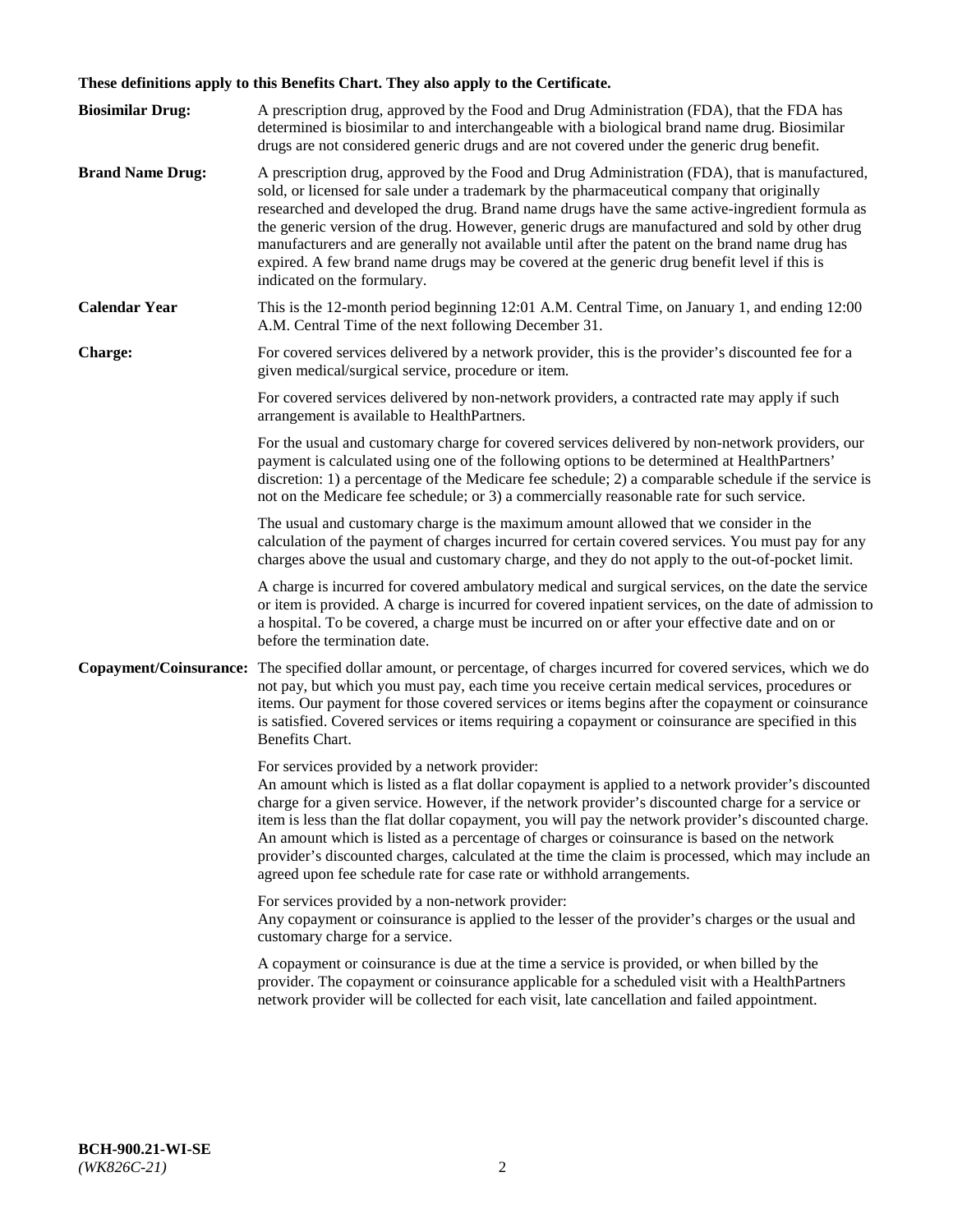| Deductible:                                | The specified dollar amount of charges incurred for covered services, which we do not pay, but an<br>enrollee or a family has to pay first in a calendar year. Our payment for those services or items<br>begins after the deductible is satisfied. For network providers, the amount of the charges that apply<br>to the deductible are based on the network provider's discounted charges, calculated at the time<br>the claim is processed, which may include an agreed upon fee schedule rate for case rate or<br>withhold arrangements. For non-network providers, the amount of charges that apply to the<br>deductible are the lesser of the provider's charges or the usual and customary charge for a service. |
|--------------------------------------------|-------------------------------------------------------------------------------------------------------------------------------------------------------------------------------------------------------------------------------------------------------------------------------------------------------------------------------------------------------------------------------------------------------------------------------------------------------------------------------------------------------------------------------------------------------------------------------------------------------------------------------------------------------------------------------------------------------------------------|
|                                            | Any amounts paid or reimbursed by a third party, including but not limited to: point of service<br>rebates, manufacturer coupons, manufacturer debits cards or other forms of direct reimbursement<br>to an Insured for a product or service, will not apply toward your deductible, to the extent<br>permitted under state and federal law.                                                                                                                                                                                                                                                                                                                                                                            |
|                                            | Your plan has an embedded deductible. This means once an Insured meets the individual<br>deductible, the plan begins paying benefits for that person. If two or more members of the family<br>meet the family deductible, the plan begins paying benefits for all members of the family,<br>regardless of whether each Insured has met the individual deductible. However, an Insured may<br>not contribute more than the individual deductible toward the family deductible.                                                                                                                                                                                                                                           |
|                                            | All services are subject to the deductible unless otherwise indicated below in this Benefits Chart.                                                                                                                                                                                                                                                                                                                                                                                                                                                                                                                                                                                                                     |
| <b>Formulary:</b>                          | This is a current list, which may be revised from time to time, of prescription drugs, medications,<br>equipment and supplies covered by us as indicated in this Benefits Chart which are covered at the<br>highest benefit level. Some drugs on the formulary may require prior authorization to be covered<br>as formulary drugs. The formulary, and information on drugs that require prior authorization, are<br>available by calling Member Services, or logging on to your "myHealthPartners" account at<br>healthpartners.com.                                                                                                                                                                                   |
| <b>Generic Drug:</b>                       | A prescription drug, approved by the Food and Drug Administration (FDA), that the FDA has<br>determined is comparable to a brand name drug product in dosage form, strength, route of<br>administration, quality, intended use and documented bioequivalence. Generally, generic drugs<br>cost less than brand name drugs. Some brand name drugs may be covered at the generic drug<br>benefit level if this is indicated on the formulary.                                                                                                                                                                                                                                                                             |
| <b>Lifetime Maximum</b><br><b>Benefit:</b> | The specified coverage limit actually paid by us for services and/or charges incurred by you for any<br>given procedure or diagnosis. Payment of benefits under this Benefits Chart ceases when that lifetime<br>maximum benefit is reached. You have to pay for any subsequent charges.                                                                                                                                                                                                                                                                                                                                                                                                                                |
| <b>Non-Formulary Drug:</b>                 | This is a prescription drug, approved by the Food and Drug Administration (FDA), that is not on<br>the formulary, is medically necessary and is not investigative or experimental or otherwise<br>excluded under the Certificate.                                                                                                                                                                                                                                                                                                                                                                                                                                                                                       |
|                                            | Out-of-Pocket Expenses: You pay the specified copayments/coinsurance and deductibles applicable for particular services,<br>subject to the out-of-pocket limit described below. These amounts are in addition to the monthly<br>premium payments.                                                                                                                                                                                                                                                                                                                                                                                                                                                                       |
| <b>Out-of-Pocket Limit:</b>                | You pay the copayments/coinsurance and deductibles for covered services, to the individual or<br>family out-of-pocket limit. Thereafter we cover 100% of the charges incurred for all other covered<br>services, for the rest of the calendar year. You pay amounts greater than the out-of-pocket limit if<br>you exceed any lifetime maximum benefit or any visit or day limits.                                                                                                                                                                                                                                                                                                                                      |
|                                            | Non-Network Benefits above the usual and customary charge (see definition of charge above) do<br>not apply to the out-of-pocket limit.                                                                                                                                                                                                                                                                                                                                                                                                                                                                                                                                                                                  |
|                                            | Non-Network Benefits for transplant surgery do not apply to the out-of-pocket limit.                                                                                                                                                                                                                                                                                                                                                                                                                                                                                                                                                                                                                                    |
|                                            | Any amounts paid or reimbursed by a third party, including but not limited to: point of service<br>rebates, manufacturer coupons, manufacturer debit cards or other forms of direct reimbursement to<br>an Insured for a product or service, will not apply as an out-of-pocket expense, to the extent<br>permitted under state and federal law.                                                                                                                                                                                                                                                                                                                                                                        |
|                                            | You are responsible to keep track of the out-of-pocket expenses. Contact Member Services for<br>assistance in determining the amount paid by the enrollee for specific eligible services received.<br>Claims for reimbursement under the out-of-pocket limit provisions are subject to the same time<br>limits and provisions described under the "Claims Provisions" section of the Certificate.                                                                                                                                                                                                                                                                                                                       |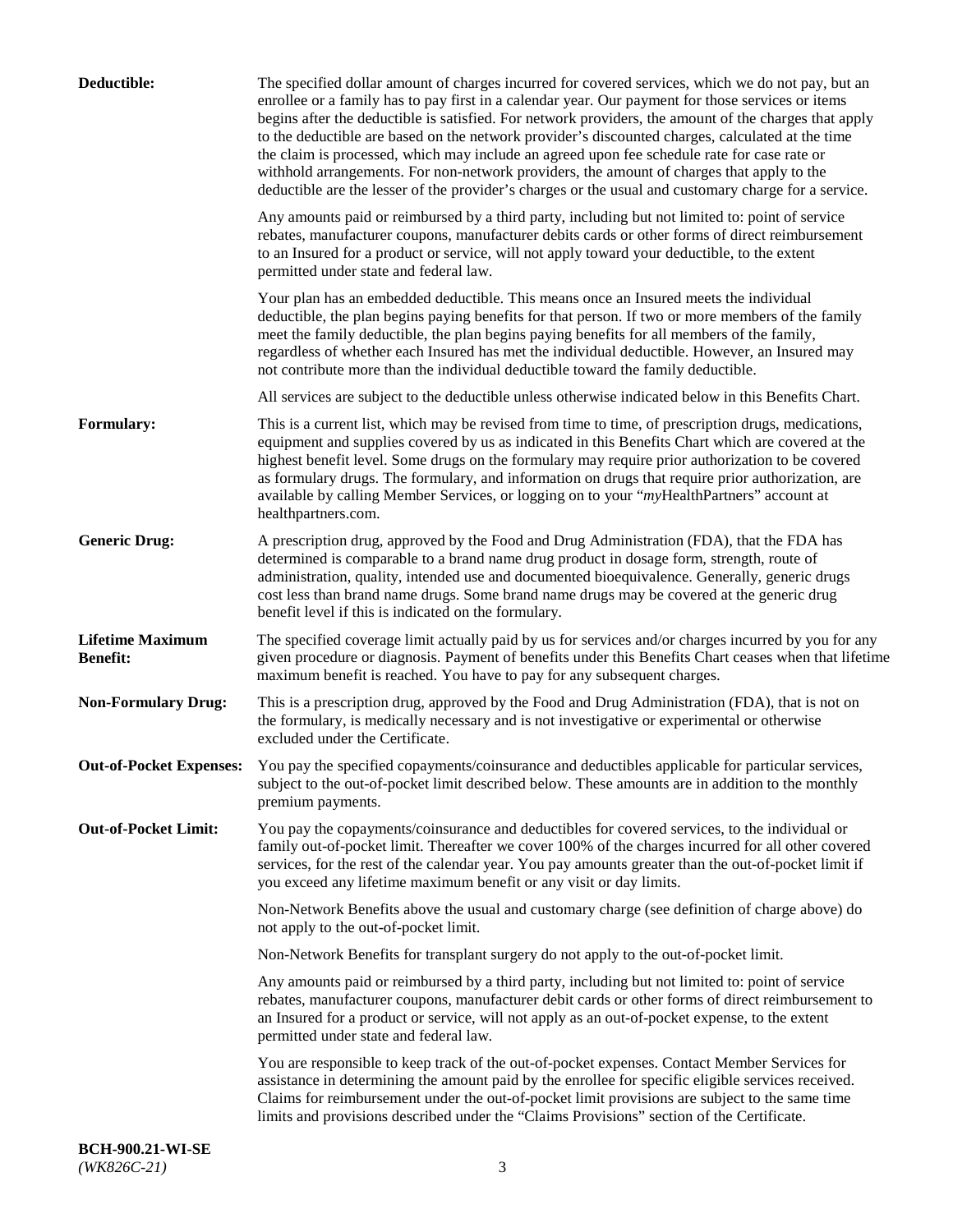**Specialty Drug List:** This is a current list, which may be revised from time to time, of prescription drugs, medications, equipment and supplies, which are typically bio-pharmaceuticals. The purpose of a specialty drug list is to facilitate enhanced monitoring of complex therapies used to treat specific conditions. Specialty drugs are covered by us as indicated in this Benefits Chart. The specialty drug list is available by calling Member Services, or logging on to your "*my*HealthPartners" account at [healthpartners.com.](http://www.healthpartners.com/) **virtuwell:** This is an online service that you may use to receive a diagnosis and treatment for certain routine conditions, such as a cold and flu, ear pain and sinus infections. You may access the virtuwell

website at [virtuwell.com.](http://www.virtuwell.com/)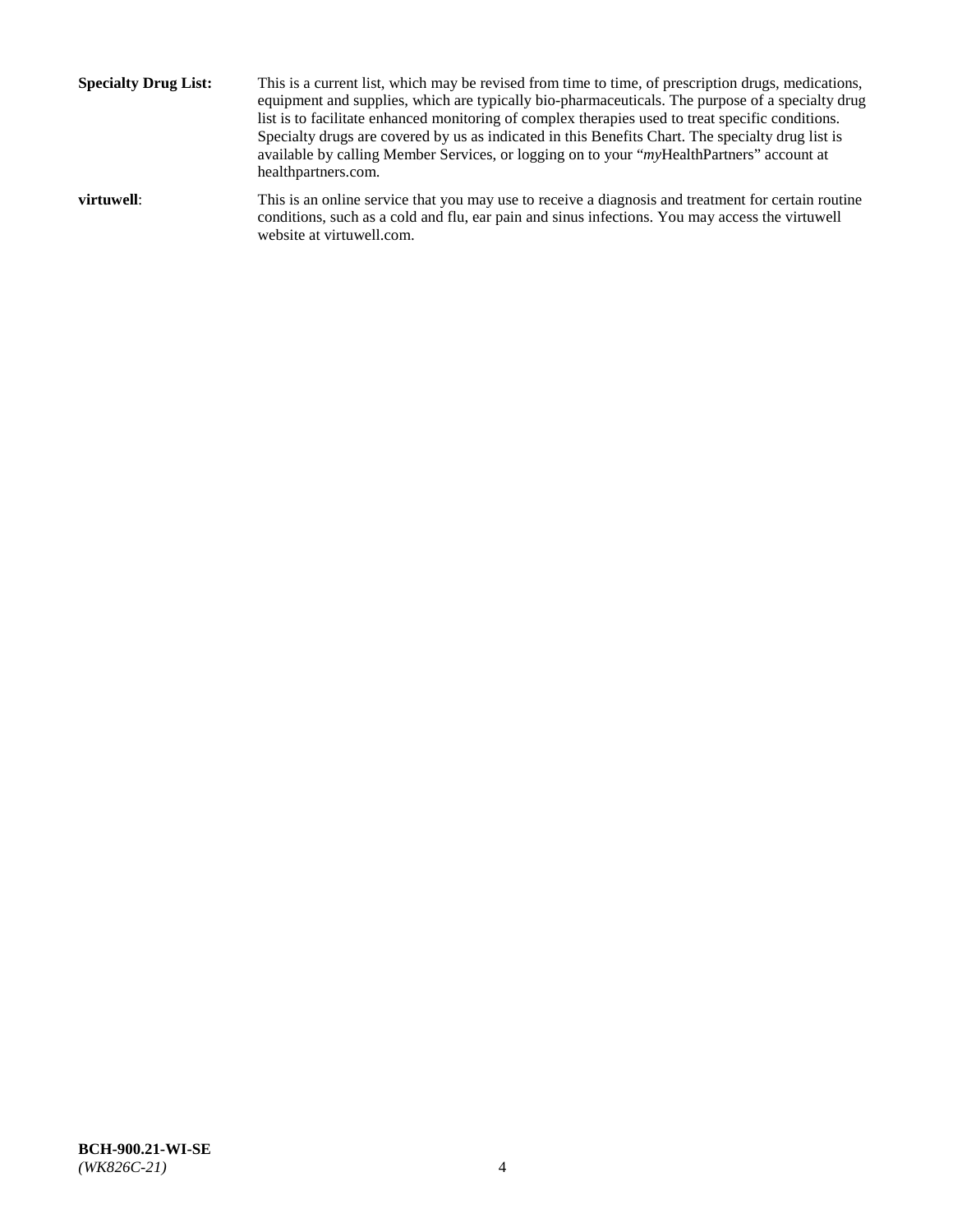# **DEDUCTIBLES AND OUT-OF-POCKET LIMITS**

#### **Individual Calendar Year Deductible**

| <b>Network Benefits</b> | <b>Non-Network Benefits</b> |
|-------------------------|-----------------------------|
| \$1,000                 | \$10,000                    |

#### **Family Calendar Year Deductible**

| <b>Network Benefits</b> | <b>Non-Network Benefits</b> |
|-------------------------|-----------------------------|
| \$3,000                 | \$20,000                    |

Separate deductibles must be satisfied under the Network Benefits and Non-Network Benefits.

Your plan has an embedded deductible. This means once an Insured meets the individual deductible, the plan begins paying benefits for that person. If two or more members of the family meet the family deductible, the plan begins paying benefits for all members of the family, regardless of whether each Insured has met the individual deductible. However, an Insured may not contribute more than the individual deductible toward the family deductible.

Any amounts paid or reimbursed by a third party, including but not limited to: point of service rebates, manufacturer coupons, manufacturer debits cards or other forms of direct reimbursement to an Insured for a product or service, will not apply toward your deductible, to the extent permitted under state and federal law.

#### **Individual Calendar Year Out-of-Pocket Limit**

| <b>Network Benefits</b> | <b>Non-Network Benefits</b> |
|-------------------------|-----------------------------|
| \$6,400                 | \$30,000                    |

#### **Family Calendar Year Out-of-Pocket Limit**

| <b>Network Benefits</b> | Non-Network Benefits |
|-------------------------|----------------------|
| \$12,800                | \$60,000             |

Separate Out-of-Pocket Limits must be satisfied under Network Benefits and Non-Network Benefits.

Non-Network Benefits above the usual and customary charge will not apply to the individual or family Out-of-Pocket Limit.

Non-Network Benefits for transplant surgery do not apply to the Out-of-Pocket Limit.

Any amounts paid or reimbursed by a third party, including but not limited to: point of service rebates, manufacturer coupons, manufacturer debit cards or other forms of direct reimbursement to an Insured for a product or service, will not apply as an out-of-pocket expense, to the extent permitted under state and federal law.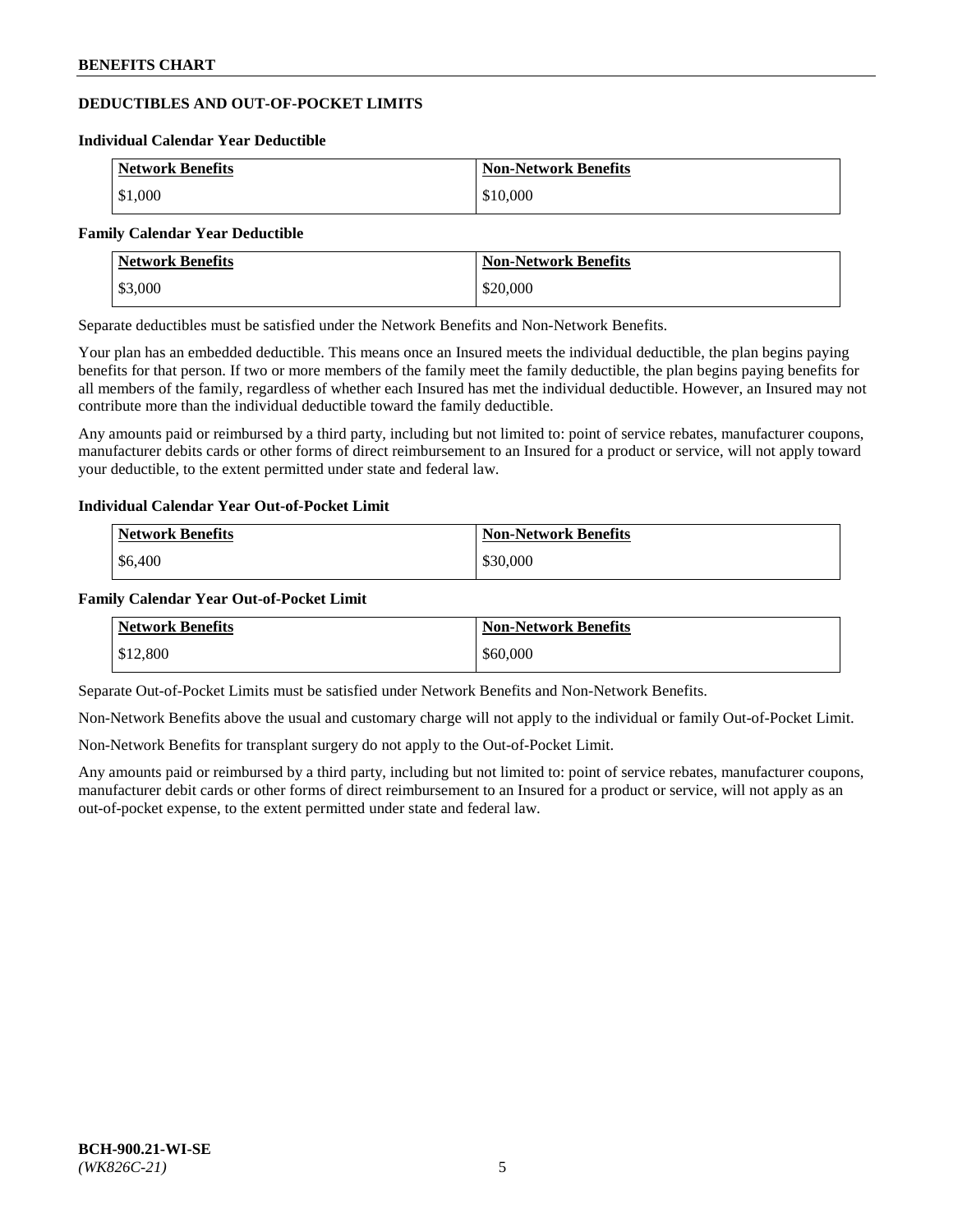# **AMBULANCE AND MEDICAL TRANSPORTATION**

## **Covered Services:**

We cover ambulance and medical transportation for medical emergencies and as shown below.

We also cover medically necessary, non-emergency transportation if it meets our medical coverage criteria. Covered services and supplies are based on established medical policies, which are subject to periodic review and modification by the medical directors. These medical policies (medical coverage criteria) and applicable prior authorization requirements are available by calling Member Services, or logging on to your "*my*HealthPartners" account a[t healthpartners.com.](https://www.healthpartners.com/hp/index.html)

### **Ambulance and Medical Transportation (other than non-emergency fixed wing air ambulance transportation)**

| <b>Network Benefits</b>      | <b>Non-Network Benefits</b> |
|------------------------------|-----------------------------|
| 70% of the charges incurred. | l See Network Benefits.     |

### **Non-Emergency Fixed Wing Air Ambulance Transportation**

| <b>Network Benefits</b>      | <b>Non-Network Benefits</b>  |
|------------------------------|------------------------------|
| 70% of the charges incurred. | 50% of the charges incurred. |

### **Not Covered:**

See "Services Not Covered" in the Certificate.

## **AUTISM TREATMENT**

### **Covered Services:**

Your network provider will coordinate the prior authorization process for any autism treatment services. You may call Member Services at 952-883-5000 or toll-free at 1-800-883-2177 if you have any questions or concerns regarding the authorization process.

Please call Member Services at 952-883-5000 or toll-free at 1-800-883-2177 to request authorization for autism treatment services from a non-network provider.

We cover prior authorized evidence-based intensive-level and nonintensive-level treatment of autism spectrum disorders (autism disorder, Asperger's syndrome or pervasive development disorder not otherwise specified).

Covered services are based on established medical policies, which are subject to periodic review and modification by the medical or dental directors. These medical policies (medical coverage criteria) are available by calling Member Services, or logging on to your "*my*HealthPartners" account at [healthpartners.com.](https://www.healthpartners.com/hp/index.html)

**Intensive-Level Services** for children diagnosed with autism spectrum disorders. Intensive-level services must begin on or after two years of age and end before nine years of age. Intensive-level services, on average, are services provided for more than 20 hours of treatment per week. (The average number of hours a week is calculated over a six-month period.)

| <b>Network Benefits</b>                                                                                                                              | <b>Non-Network Benefits</b>                                              |
|------------------------------------------------------------------------------------------------------------------------------------------------------|--------------------------------------------------------------------------|
| 100% of the charges incurred, subject to a<br>copayment of \$45 per visit.<br>Deductible does not apply.<br>Limited to 235 visits per calendar year. | 50% of the charges incurred.<br>Limited to 235 visits per calendar year. |

The maximum number of visits is combined for Network Benefits and Non-Network Benefits.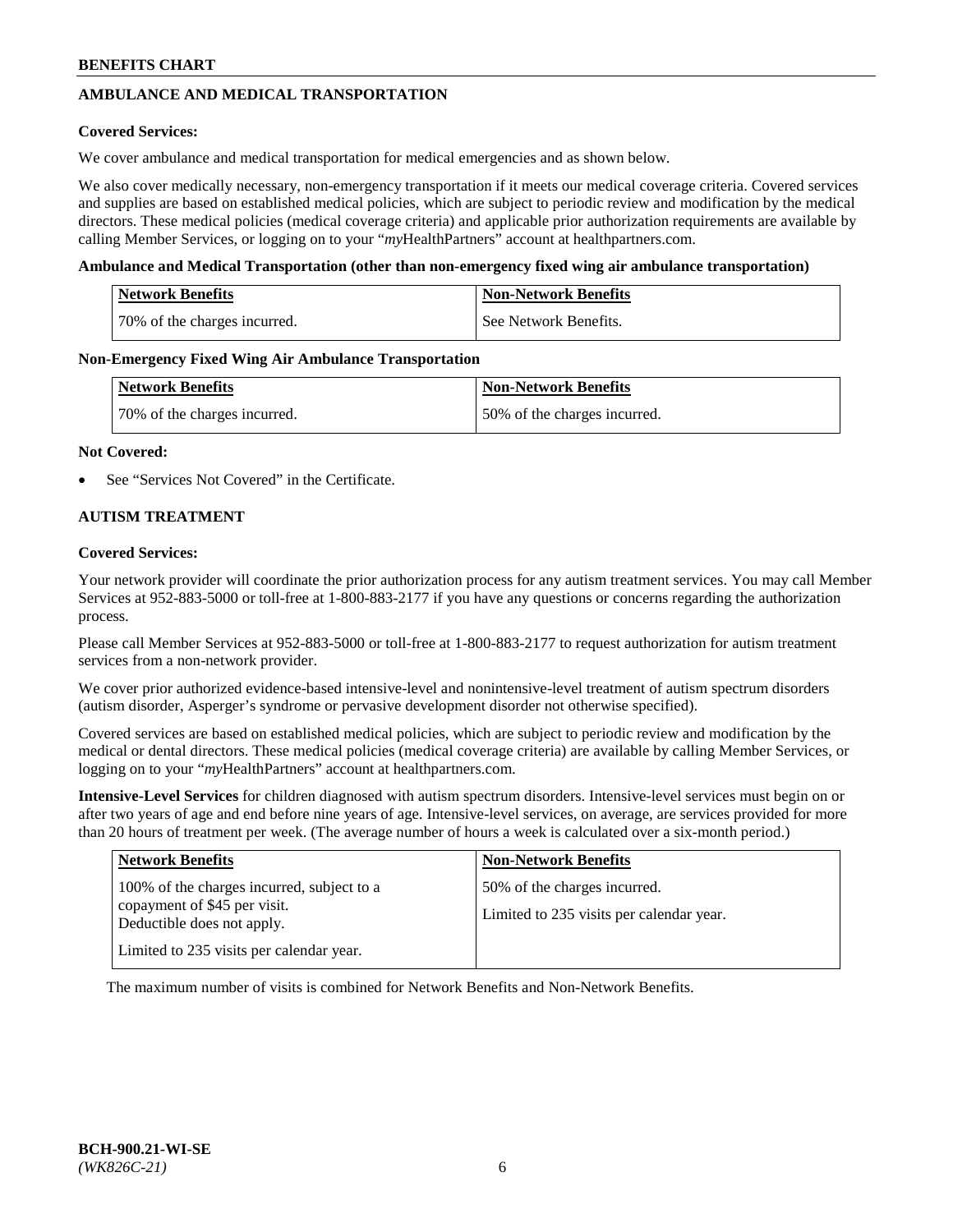## **Intensive-Level Services Lifetime Maximum Benefit**

| <b>Network Benefits</b>                               | <b>Non-Network Benefits</b>                           |
|-------------------------------------------------------|-------------------------------------------------------|
| 4 years of cumulative services under this plan or any | 4 years of cumulative services under this plan or any |
| other plan.                                           | other plan.                                           |

The Lifetime Maximum Benefit is combined for Network Benefits and Non-Network Benefits.

### **Nonintensive-Level Services** for Insureds diagnosed with autism spectrum disorders

| <b>Network Benefits</b>                                                                                                                              | <b>Non-Network Benefits</b>                                              |
|------------------------------------------------------------------------------------------------------------------------------------------------------|--------------------------------------------------------------------------|
| 100% of the charges incurred, subject to a<br>copayment of \$45 per visit.<br>Deductible does not apply.<br>Limited to 120 visits per calendar year. | 50% of the charges incurred.<br>Limited to 120 visits per calendar year. |

The maximum number of visits is combined for Network Benefits and Non-Network Benefits.

### **Not Covered:**

See "Services Not Covered" in the Certificate.

# **BEHAVIORAL HEALTH SERVICES**

#### **Covered Services:**

Covered services are based on established medical policies, which are subject to periodic review and modification by the medical directors. These medical policies (medical coverage criteria) are available by calling Member Services, or logging on to your "*my*HealthPartners" account at [healthpartners.com.](https://www.healthpartners.com/hp/index.html)

**Transitional Treatment Services.** These are services for the treatment of nervous or mental disorders, alcoholism or other drug abuse problems which are provided to an Insured in a less restrictive manner than are inpatient hospital services but in a more intensive manner than are outpatient services. Transitional treatment services are services offered by a provider, and certified by the Wisconsin Department of Health Services for each of the following (except the last bulleted item):

- Mental health services for covered adults in a day treatment program.
- Mental health services for covered children in a day hospital treatment program.
- Services for persons with chronic mental illness provided through a community support program.
- Residential treatment programs for alcohol and/or drug dependent covered persons.
- Alcohol and Other Drug Abuse (AODA) services in, a day treatment program.
- Services for persons who are experiencing a mental health crisis or who are in a situation likely to turn into a mental health crisis if support is not provided.
- Intensive outpatient programs for the treatment of psychoactive substance use disorders provided in accordance with the patient placement criteria of the American Society of Addiction Medicine.

#### **Mental Health Services**

We cover services for mental health diagnoses as described in the Diagnostic and Statistical Manual of Mental Disorders – Fifth Edition (DSM 5) (most recent edition) that lead to significant disruption of function in your life.

We provide coverage for mental health treatment ordered by a Wisconsin court under a valid court order that is issued on the basis of a behavioral care evaluation performed by a licensed psychiatrist or doctoral level licensed psychologist, which includes a diagnosis and an individual treatment plan for care in the most appropriate, least restrictive environment. We must be given a copy of the court order and the behavioral care evaluation, and the service must be a covered benefit under this plan, and the service must be provided by a network provider, or other provider as required by law.

**Outpatient Services:** We cover medically necessary outpatient professional mental health services for evaluation, crisis intervention, and treatment of mental health disorders.

A comprehensive diagnostic assessment will be made of each patient as the basis for a determination by a mental health professional, concerning the appropriate treatment and the extent of services required.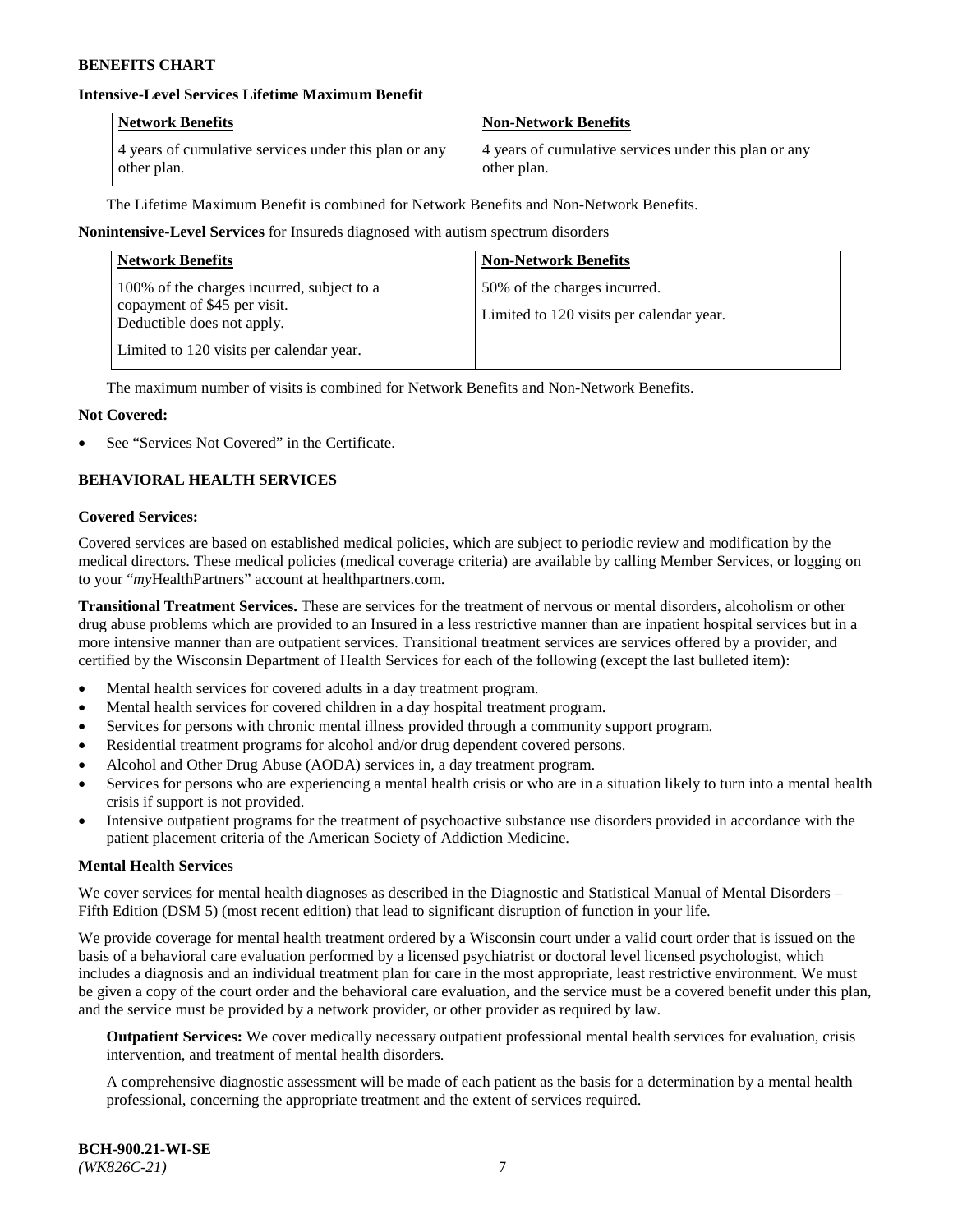Outpatient services we cover for a diagnosed mental health condition include the following:

- Individual, group, family and multi-family therapy.
- Medication management provided by a physician, certified nurse practitioner, or physician's assistant.
- Psychological testing services for the purposes of determining the differential diagnoses and treatment planning for patients currently receiving behavioral health services.
- Partial hospitalization services in a licensed hospital or community mental health center.
- Psychotherapy and nursing services provided in the home if authorized by us.
- Treatment of gender dysphoria that meets medical coverage criteria.

| <b>Network Benefits</b>                                                                                                                                                                                                                           | <b>Non-Network Benefits</b>  |
|---------------------------------------------------------------------------------------------------------------------------------------------------------------------------------------------------------------------------------------------------|------------------------------|
| 100% of the charges incurred, subject to a<br>copayment of \$45 per visit.<br>Deductible does not apply.<br>For family therapy, only one copayment will be<br>charged, regardless of the number of Insureds primarily<br>involved in the therapy. | 50% of the charges incurred. |

## **Group Therapy**

| <b>Network Benefits</b>                                                                                     | <b>Non-Network Benefits</b>  |
|-------------------------------------------------------------------------------------------------------------|------------------------------|
| 100% of the charges incurred, subject to a<br>copayment of \$22.50 per visit.<br>Deductible does not apply. | 50% of the charges incurred. |

**Inpatient Services:** We cover medically necessary inpatient services in a hospital or licensed residential treatment facility and professional services for treatment of mental health disorders. Medical stabilization is covered under inpatient hospital services in the "Hospital and Skilled Nursing Facility Services" section.

We cover residential care for the treatment of eating disorders in a licensed facility, as an alternative to inpatient care, when it is medically necessary and your physician obtains authorization from us.

| Network Benefits             | Non-Network Benefits         |
|------------------------------|------------------------------|
| 70% of the charges incurred. | 50% of the charges incurred. |

**Transitional Treatment Services:** We cover transitional treatment services described above for treatment of mental and nervous disorders.

| <b>Network Benefits</b>                                                                                  | <b>Non-Network Benefits</b>  |
|----------------------------------------------------------------------------------------------------------|------------------------------|
| 100% of the charges incurred, subject to a<br>copayment of \$45 per visit.<br>Deductible does not apply. | 50% of the charges incurred. |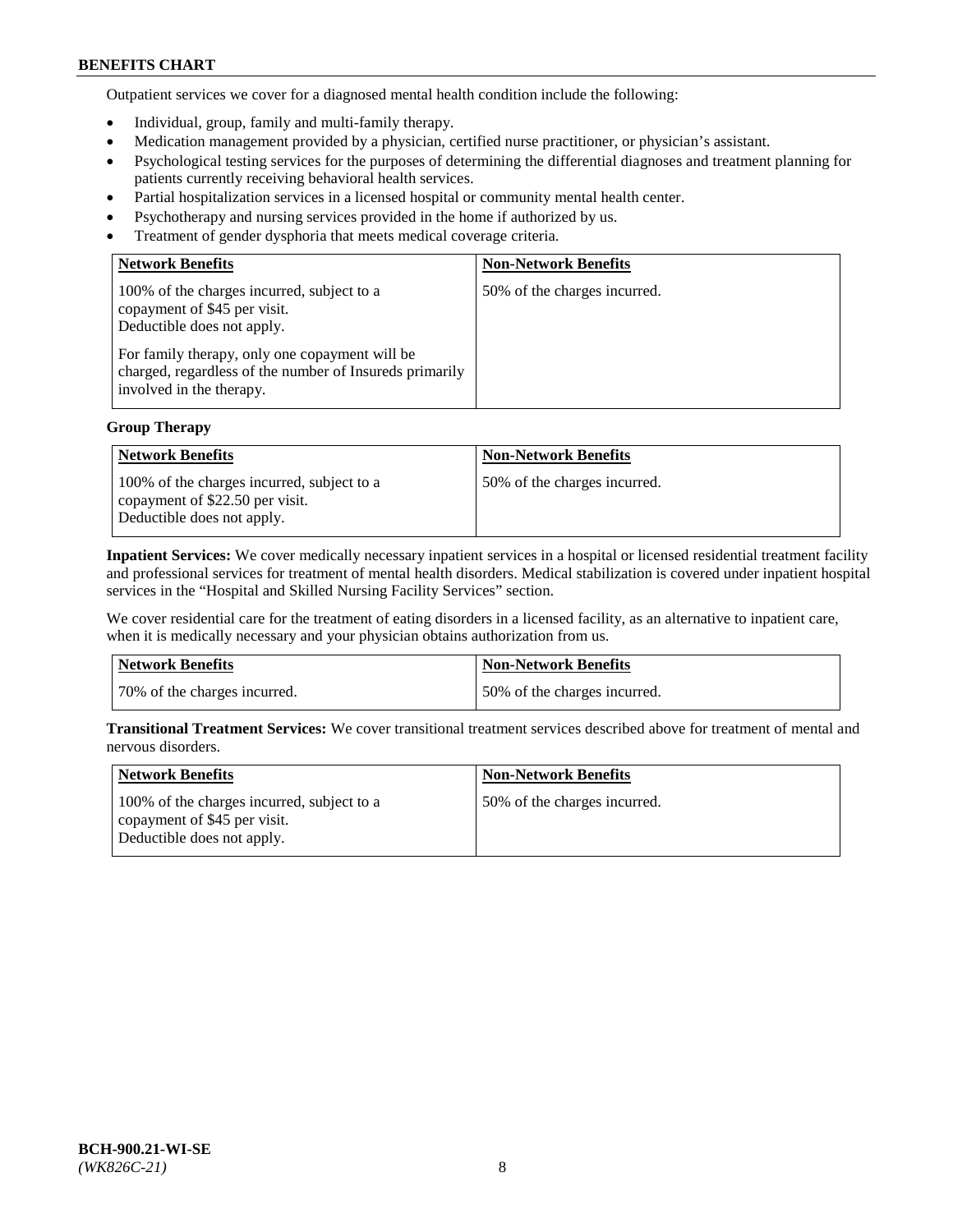# **Substance Abuse Treatment Services**

We cover medically necessary services for assessments by a licensed alcohol and drug counselor and treatment of Substance Related Disorders as defined in the latest edition of the DSM 5.

**Outpatient Services:** We cover medically necessary outpatient professional services for diagnosis and treatment of alcoholism and other drug abuse problems. Substance abuse treatment services must be provided by a program licensed by the local Department of Health Services. Outpatient services we cover for a diagnosed substance abuse disorder include the following:

- Individual, group, family, and multi-family therapy provided in an office setting.
- We cover opiate replacement therapy including methadone and buprenorphine treatment.

| <b>Network Benefits</b>                                                                                  | <b>Non-Network Benefits</b>  |
|----------------------------------------------------------------------------------------------------------|------------------------------|
| 100% of the charges incurred, subject to a<br>copayment of \$45 per visit.<br>Deductible does not apply. | 50% of the charges incurred. |

**Inpatient Services:** We cover medically necessary inpatient services in a hospital or a licensed residential primary treatment center.

We cover services provided in a hospital that is licensed by the local state and accredited by Medicare.

**Detoxification Services.** We cover detoxification services in a hospital or community detoxification facility if it is licensed by the local Department of Health Services.

| Network Benefits             | <b>Non-Network Benefits</b>  |
|------------------------------|------------------------------|
| 70% of the charges incurred. | 50% of the charges incurred. |

**Transitional Treatment Services:** We cover transitional treatment services described above for treatment of alcoholism or other drug abuse problems.

| <b>Network Benefits</b>                                                                                  | <b>Non-Network Benefits</b>  |
|----------------------------------------------------------------------------------------------------------|------------------------------|
| 100% of the charges incurred, subject to a<br>copayment of \$45 per visit.<br>Deductible does not apply. | 50% of the charges incurred. |

**Additional Mental Health and Substance Abuse Treatment Benefits for a Dependent Child Who is a Student:** If a dependent child is a student in a school and that school is located in Wisconsin, but outside of our service area, we cover services as required under Wisconsin Statute 609.655.

| <b>Network Benefits</b>                                                                                  | <b>Non-Network Benefits</b>  |
|----------------------------------------------------------------------------------------------------------|------------------------------|
| 100% of the charges incurred, subject to a<br>copayment of \$45 per visit.<br>Deductible does not apply. | 50% of the charges incurred. |

# **Not Covered:**

See "Services Not Covered" in the Certificate.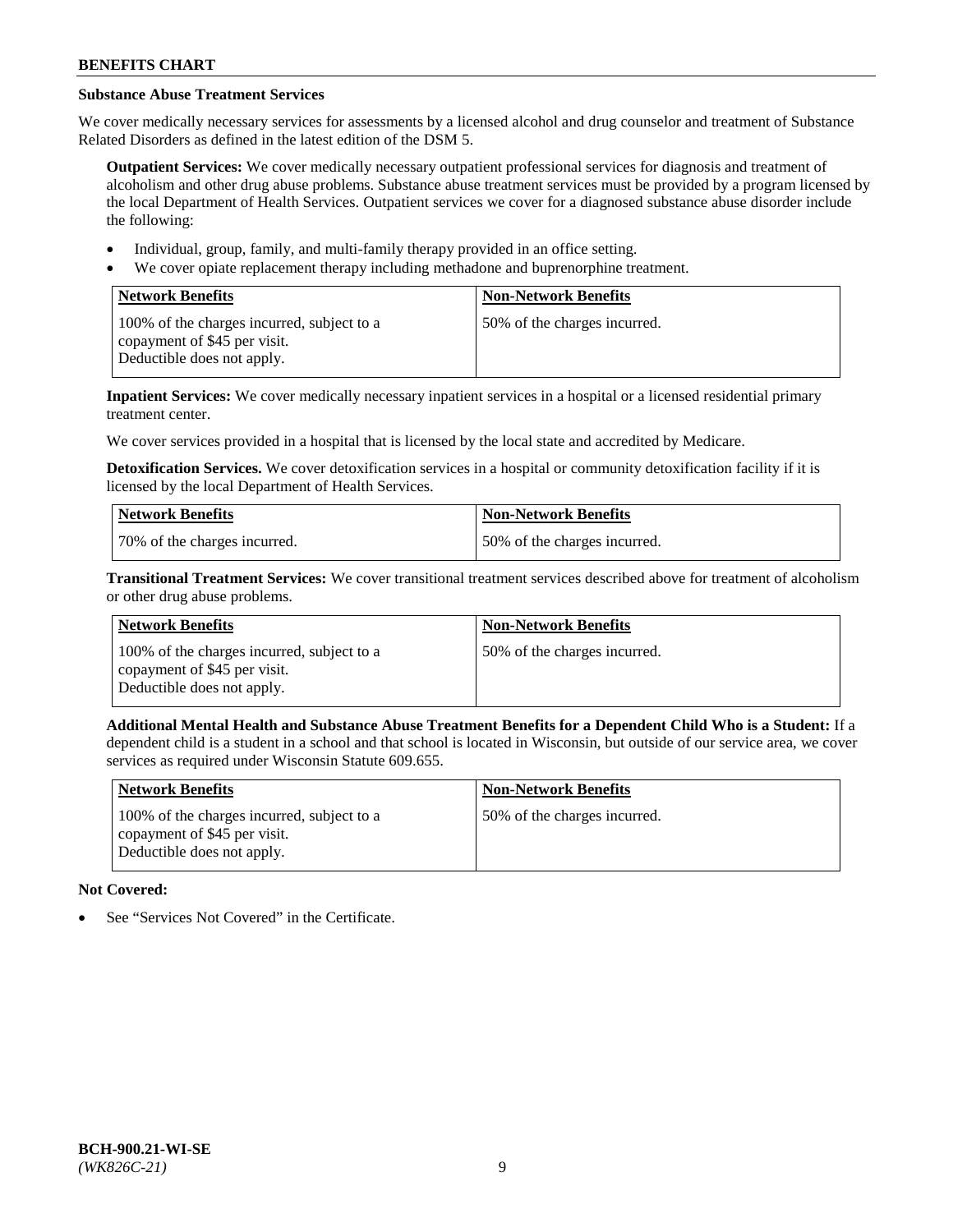# **CHIROPRACTIC SERVICES**

## **Covered Services:**

We cover chiropractic services for rehabilitative care. Chiropractic services are adjustments to any abnormal articulations of the human body, especially those of the spinal column, for the purpose of giving freedom of action to impinged nerves that may cause pain or deranged function.

Massage therapy which is performed in conjunction with other treatment/modalities by a chiropractor, is part of a prescribed treatment plan and is not billed separately is covered

| <b>Network Benefits</b>                                                                                  | <b>Non-Network Benefits</b>  |
|----------------------------------------------------------------------------------------------------------|------------------------------|
| 100% of the charges incurred, subject to a<br>copayment of \$45 per visit.<br>Deductible does not apply. | 50% of the charges incurred. |

# **Not Covered:**

- Massage therapy for the purpose of comfort or convenience of the Insured.
- See "Services Not Covered" in the Certificate.

# **CLINICAL TRIALS**

# **Covered Services:**

We cover certain routine services if you participate in a Phase I, Phase II, Phase III or Phase IV approved clinical trial that is conducted in relation to the prevention, detection, or treatment of cancer or other life-threatening disease or condition as defined in the Affordable Care Act. Approved clinical trials include (1) federally funded trials when the study or investigation is approved or funded by any of the federal agencies defined in the Public Health Services Act, section 2709 (d) (1) (A); (2) the study or investigation is conducted under an investigational new drug application reviewed by the Food and Drug Administration; and (3) the study or investigation is a drug trial that is exempt from having such an investigational new drug application. We cover routine patient costs for services that would be eligible under the Certificate and this Benefits Chart if the service were provided outside of a clinical trial.

| <b>Network Benefits</b>                                 | <b>Non-Network Benefits</b>                           |
|---------------------------------------------------------|-------------------------------------------------------|
| Coverage level is same as corresponding Network         | Coverage level is same as corresponding               |
| Benefits, depending on type of service provided such as | Non-Network Benefits, depending on type of service    |
| Office Visits for Illness or Injury, Inpatient or       | provided such as Office Visits for Illness or Injury, |
| Outpatient Hospital Services.                           | Inpatient or Outpatient Hospital Services.            |

# **Not Covered:**

- The investigative or experimental item, device or service itself.
- Items or services that are provided solely to satisfy data collection and analysis needs and that are not used in the direct clinical management of the patient.
- A service that is clearly inconsistent with widely accepted and established standards of care for a particular diagnosis.
- See "Services Not Covered" in the Certificate.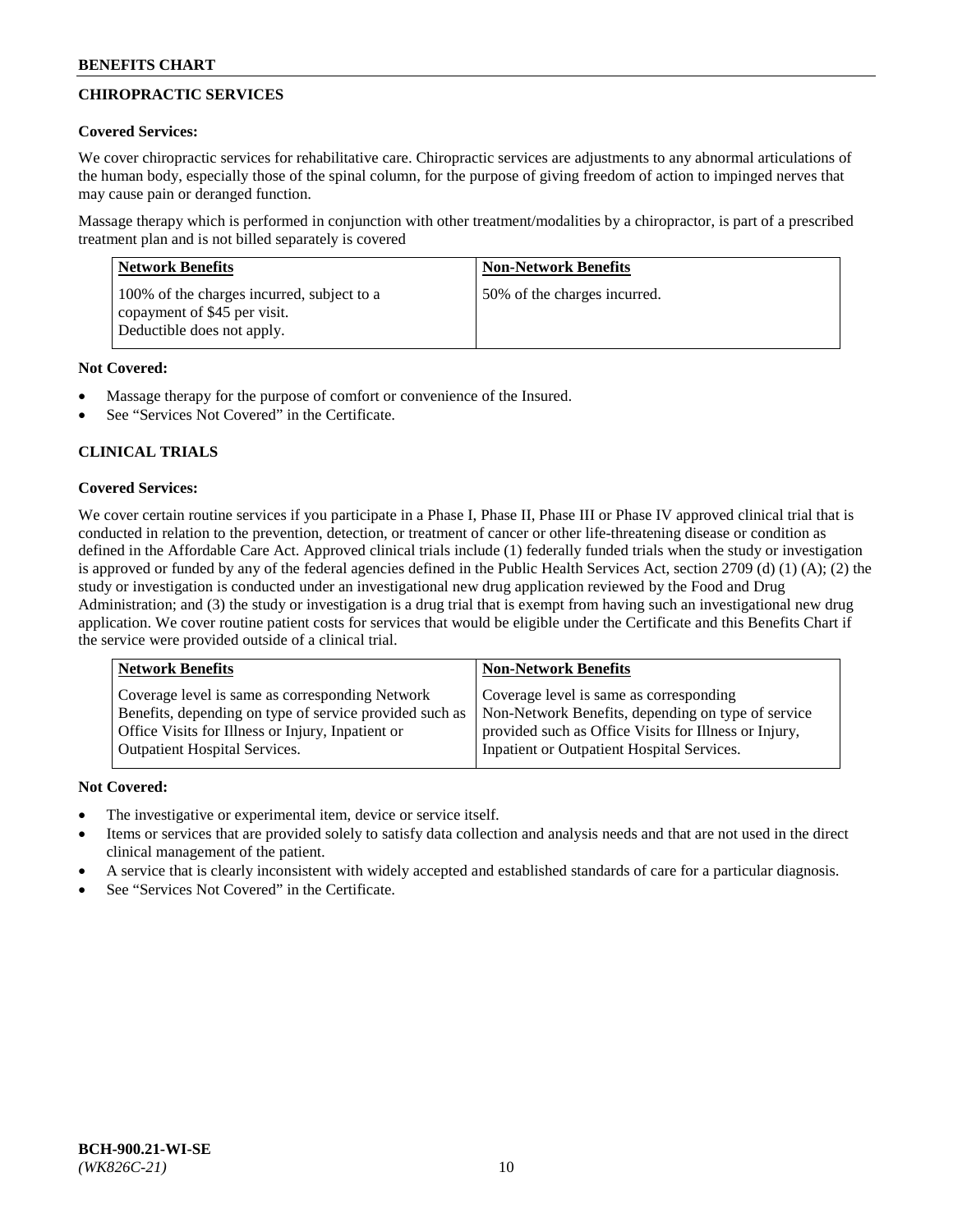# **DENTAL SERVICES**

## **Covered Services:**

We cover services as described below.

**Accidental Dental Services:** We cover dentally necessary services to treat and restore damage done to sound, natural, unrestored teeth as a result of an accidental injury. Coverage is for damage caused by external trauma to face and mouth only, not for cracked or broken teeth, which result from biting or chewing. We cover restorations, root canals, crowns and replacement of teeth lost that are directly related to the accident in which the Insured was involved. We cover initial exam, x-rays and palliative treatment including extractions, and other oral surgical procedures directly related to the accident. Subsequent treatment must be initiated within the policies time-frame and must be directly related to the accident. We do not cover restoration and replacement of teeth that are not "sound and natural" at the time of the accident.

Full mouth rehabilitations to correct occlusion (bite) and malocclusion (misaligned teeth not due to the accident) are not covered.

When an implant-supported dental prosthetic treatment is pursued, the accidental dental benefit will be applied to the prosthetic procedure. Benefits are limited to the amount that would be paid toward the placement of a removable dental prosthetic appliance that could be used in the absence of implant treatment. Care must be provided or pre-authorized by a HealthPartners dentist.

| <b>Network Benefits</b>      | <b>Non-Network Benefits</b>  |
|------------------------------|------------------------------|
| 70% of the charges incurred. | 50% of the charges incurred. |

For all accidental dental services, treatment and/or restoration must be initiated within six months of the date of the injury. Coverage is limited to the initial course of treatment and/or initial restoration. Services must be provided within 24 months of the date of injury to be covered.

## **Medical Referral Dental Services**

**Medically Necessary Outpatient Dental Services:** We cover medically necessary outpatient dental services. Coverage is limited to dental services required for treatment of an underlying medical condition, e.g., removal of teeth to complete radiation treatment for cancer of the jaw, cysts and lesions.

| Network Benefits                                                                                         | <b>Non-Network Benefits</b>  |
|----------------------------------------------------------------------------------------------------------|------------------------------|
| 100% of the charges incurred, subject to a<br>copayment of \$45 per visit.<br>Deductible does not apply. | 50% of the charges incurred. |

**Medically Necessary Hospitalization and Anesthesia for Dental Care:** We cover medically necessary hospitalization for dental care. This is limited to charges incurred by an Insured who: (1) is a child under age 5; (2) is severely disabled; (3) has a medical condition, and requires hospitalization or general anesthesia for dental care treatment; or (4) is a child between ages 5 and 12 and care in dental offices has been attempted unsuccessfully and usual methods of behavior modification have not been successful, or when extensive amounts of restorative care, exceeding four appointments, are required. Coverage is limited to facility and anesthesia charges. Oral surgeon/dentist professional fees are not covered. The following are examples, though not all-inclusive, of medical conditions which may require hospitalization for dental services: severe asthma, severe airway obstruction or hemophilia. Hospitalization required due to the behavior of the Insured or due to the extent of the dental procedure is not covered.

| Network Benefits             | Non-Network Benefits         |
|------------------------------|------------------------------|
| 70% of the charges incurred. | 50% of the charges incurred. |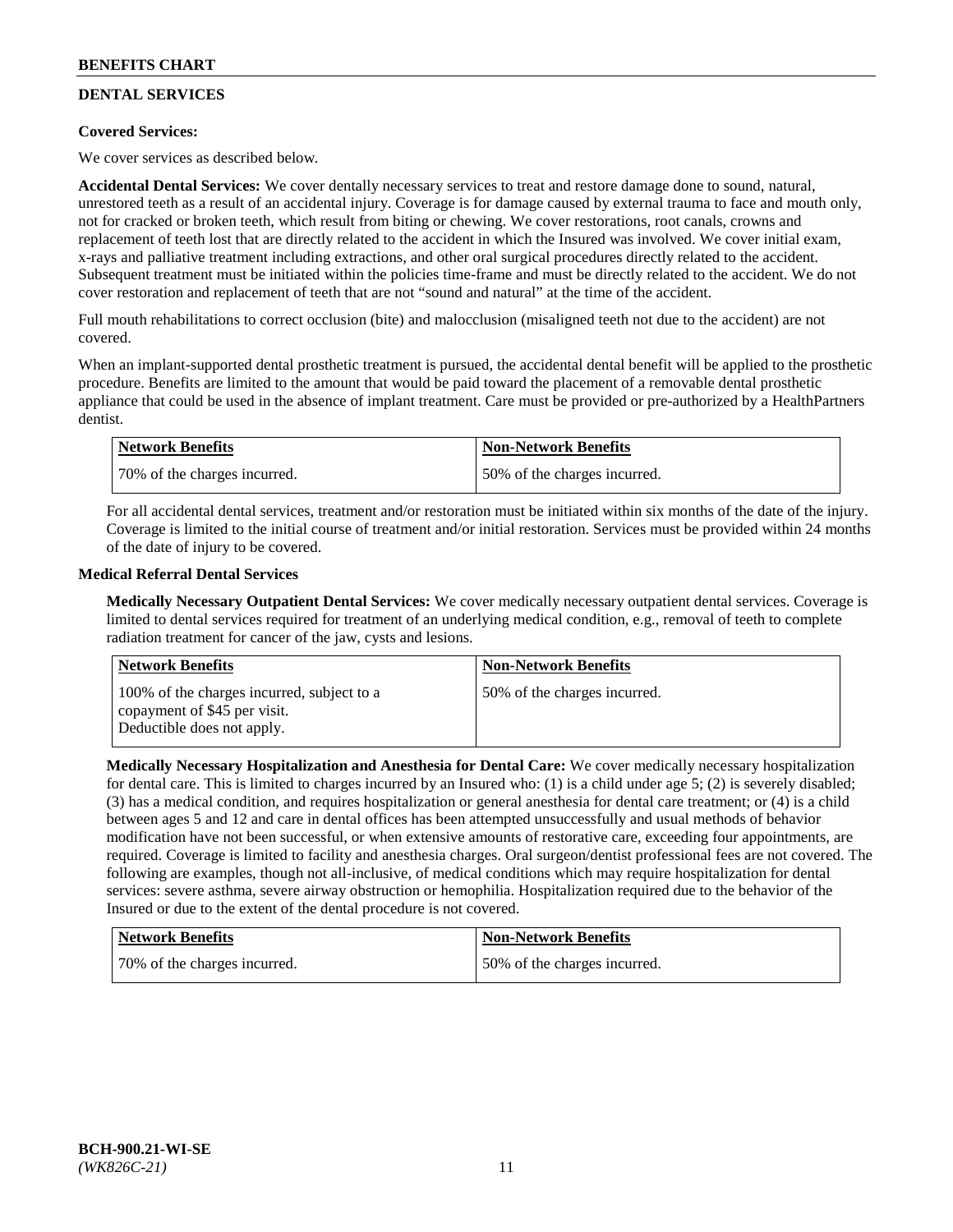**Medical Complications of Dental Care:** We cover medical complications of dental care. Treatment must be medically necessary care and related to medical complications of non-covered dental care, including complications of the head, neck, or substructures.

| <b>Network Benefits</b>                                                                                  | <b>Non-Network Benefits</b>  |
|----------------------------------------------------------------------------------------------------------|------------------------------|
| 100% of the charges incurred, subject to a<br>copayment of \$45 per visit.<br>Deductible does not apply. | 50% of the charges incurred. |

**Oral Surgery:** We cover oral surgery. Coverage is limited to treatment of medical conditions requiring oral surgery, such as treatment of oral neoplasm, non-dental cysts, fracture of the jaws, trauma of the mouth and jaws, and any other oral surgery procedures provided as medically necessary dental services.

| <b>Network Benefits</b>                                                                                  | <b>Non-Network Benefits</b>  |
|----------------------------------------------------------------------------------------------------------|------------------------------|
| 100% of the charges incurred, subject to a<br>copayment of \$45 per visit.<br>Deductible does not apply. | 50% of the charges incurred. |

**Treatment of Cleft Lip and Cleft Palate:** We cover treatment of cleft lip and cleft palate of a dependent child, including orthodontic treatment and oral surgery directly related to the cleft. Dental services which are not required for the treatment of cleft lip or cleft palate are not covered. If a dependent child covered under the Certificate and Benefits Chart is also covered under a dental plan which includes orthodontic services, that dental plan shall be considered primary for the necessary orthodontic services. Oral appliances are subject to the same copayment, conditions and limitations as durable medical equipment.

| <b>Network Benefits</b>                               | <b>Non-Network Benefits</b>                            |
|-------------------------------------------------------|--------------------------------------------------------|
| Coverage level is same as corresponding Network       | Coverage level is same as corresponding                |
| Benefits, depending on type of service provided, such | Non-Network Benefits, depending on type of service     |
| as Office Visits for Illness or Injury, Inpatient or  | provided, such as Office Visits for Illness or Injury, |
| Outpatient Hospital Services.                         | Inpatient or Outpatient Hospital Services.             |

**Treatment of Temporomandibular Disorder (TMD) and Craniomandibular Disorder (CMD):** We cover diagnostic procedures, surgical treatment and non-surgical treatment (including intraoral splint therapy devices) for temporomandibular disorder (TMD) and craniomandibular disorder (CMD), which is medically necessary care. Dental services which are not required to directly treat TMD or CMD are not covered.

| <b>Network Benefits</b>                                                                                  | <b>Non-Network Benefits</b>  |
|----------------------------------------------------------------------------------------------------------|------------------------------|
| 100% of the charges incurred, subject to a<br>copayment of \$45 per visit.<br>Deductible does not apply. | 50% of the charges incurred. |

# **Not Covered:**

- Dental treatment, procedures or services not listed in this Benefits Chart.
- Accident-related dental services if treatment is: (1) provided to teeth which are not sound and natural; (2) to teeth which have been restored; (3) initiated beyond six months from the date of the injury; (4) received beyond the initial treatment or restoration; or (5) received beyond 24 months from the date of injury.
- Oral surgery to remove wisdom teeth.
- Orthognathic treatment or procedures and all related services.
- See "Services Not Covered" in the Certificate.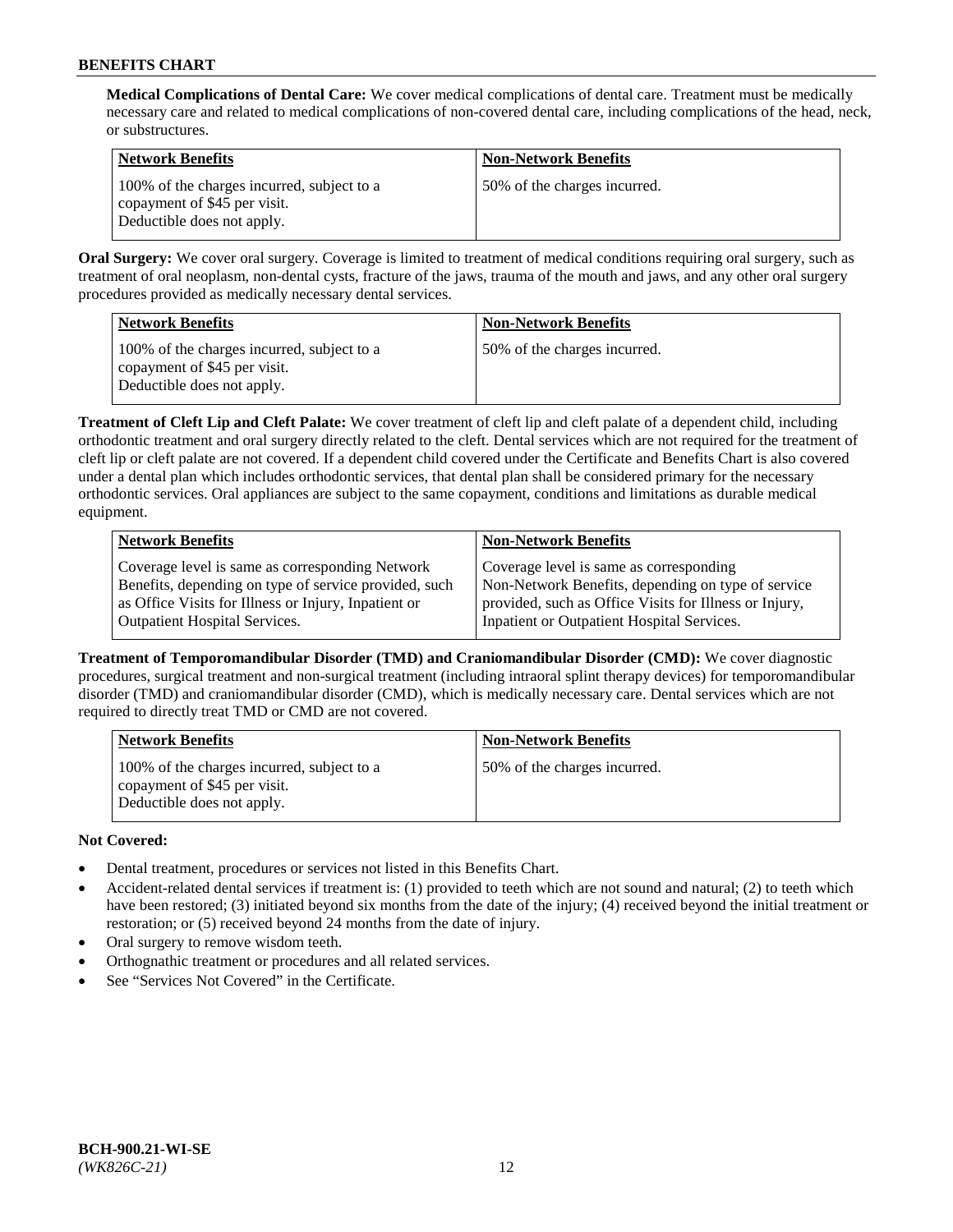# **DIAGNOSTIC IMAGING SERVICES**

### **Covered Services:**

We cover diagnostic imaging, when ordered by a provider and provided in a clinic or outpatient hospital facility.

For Network Benefits, non-emergent, scheduled outpatient Magnetic Resonance Imaging (MRI) and Computed Tomography (CT) must be provided at a designated facility. Your physician or facility will obtain or verify prior authorization for these services, as needed.

We cover services provided in a clinic or outpatient hospital facility. To see the benefit level for inpatient hospital or skilled nursing facility services, see benefits under "Inpatient Hospital and Skilled Nursing Facility Services".

### **Outpatient Magnetic Resonance Imaging (MRI) and Computed Tomography (CT)**

| <b>Network Benefits</b>      | <b>Non-Network Benefits</b>  |
|------------------------------|------------------------------|
| 70% of the charges incurred. | 50% of the charges incurred. |

### **All Other Outpatient Diagnostic Imaging Services**

#### **Services for Illness or Injury**

| Network Benefits             | <b>Non-Network Benefits</b>  |
|------------------------------|------------------------------|
| 70% of the charges incurred. | 50% of the charges incurred. |

### **Preventive Services (MRI/CT procedures are not considered preventive)**

Diagnostic imaging services associated with preventive services are covered at the benefit level shown in the "Preventive Services" section of this Benefits Chart.

### **Not Covered:**

See "Services Not Covered" in the Certificate.

# **DURABLE MEDICAL EQUIPMENT, PROSTHETICS, ORTHOTICS AND SUPPLIES**

#### **Covered Services:**

We cover equipment and services, as described below.

We cover durable medical equipment and services, prosthetics, orthotics and supplies, subject to the limitations below, including certain disposable supplies, enteral feedings and the following diabetic supplies and equipment: glucose monitors, insulin pumps limited to the purchase of one pump per year, syringes, blood and urine test strips and other diabetic supplies as deemed medically appropriate and necessary, for Insureds with gestational, Type I or Type II diabetes.

We cover external hearing aids, cochlear implants, and related treatment prescribed by a physician or by a licensed audiologist for Insureds under 18 years of age who have hearing loss.

We also cover basic hearing aids for Insureds age 18 or older for the correction of a hearing impairment.

Osseointegrated or bone-anchored hearing aids are only covered for Insureds who have hearing loss that is not correctable by any other procedure.

Hearing aids are limited to one basic, standard hearing aid for each ear every three years.

A basic hearing aid is defined as a hearing device that consists of a microphone, amplifier, volume control, battery and receiver, which is up to date using the latest technology. It does not include upgrades above and beyond the functionality of a basic hearing aid, including, but not limited to, hearing improvements for group settings, background noise, Bluetooth/remote control functionality, or extended warranties. Charges for upgrades above the cost of a basic, standard hearing aid are not covered.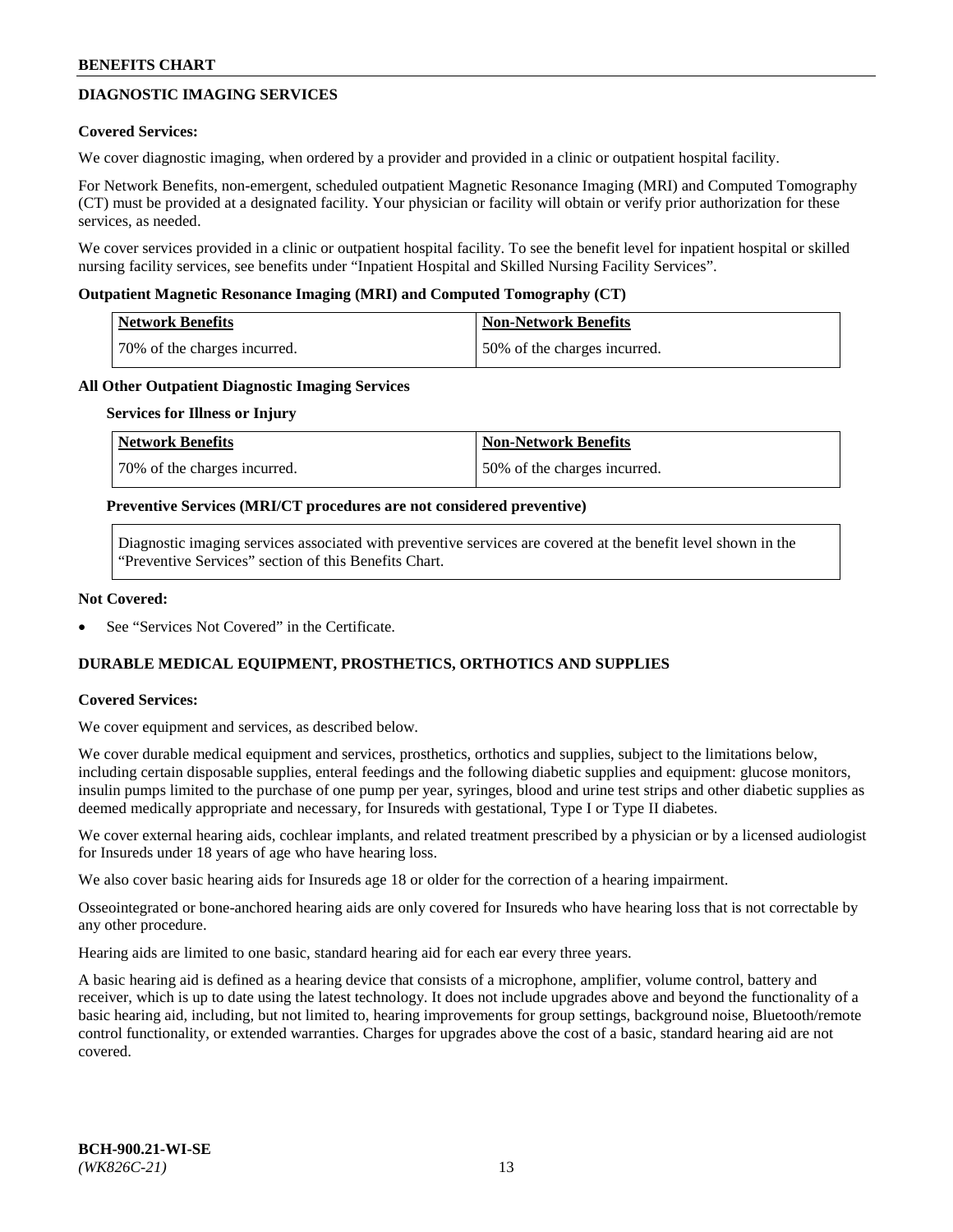## **Diabetic Supplies Purchased at a Pharmacy**

| <b>Network Benefits</b>                                    | <b>Non-Network Benefits</b>  |
|------------------------------------------------------------|------------------------------|
| 70% of the charges incurred.<br>Deductible does not apply. | 50% of the charges incurred. |

### **Diabetic Supplies Purchased from a Non-Pharmacy Provider**

| <b>Network Benefits</b>                                              | <b>Non-Network Benefits</b>  |
|----------------------------------------------------------------------|------------------------------|
| 70% of the charges incurred if purchased from an<br>approved vendor. | 50% of the charges incurred. |

### **Special Dietary Treatment for Phenylketonuria (PKU) if it meets our medical coverage criteria**

| Network Benefits                                           | <b>Non-Network Benefits</b>  |
|------------------------------------------------------------|------------------------------|
| 70% of the charges incurred.<br>Deductible does not apply. | 50% of the charges incurred. |

### **Oral Amino Acid Based Elemental Formula if it meets our Medical Coverage Criteria**

| Network Benefits             | <b>Non-Network Benefits</b>  |
|------------------------------|------------------------------|
| 70% of the charges incurred. | 50% of the charges incurred. |

## **All Other Durable Medical Equipment, Prosthetics, Orthotics and Supplies**

| <b>Network Benefits</b>      | <b>Non-Network Benefits</b>  |
|------------------------------|------------------------------|
| 70% of the charges incurred. | 50% of the charges incurred. |

### **Limitations:**

Coverage of durable medical equipment is limited by the following:

- No more than a 93-day supply of diabetic supplies are covered and dispensed at a time.
- Payment will not exceed the cost of an alternate piece of equipment or service that is effective and medically necessary.
- For prosthetic benefits, other than oral appliances for cleft lip and cleft palate, payment will not exceed the cost of an alternate piece of equipment or service that is effective, medically necessary and enables Insureds to conduct standard
- activities of daily living. We reserve the right to determine if an item will be approved for rental vs. purchase.
- We require that certain diabetic supplies and equipment be purchased at a pharmacy.
- Diabetic supplies and equipment are limited to certain models and brands.
- Durable medical equipment and supplies must be obtained or repaired by approved vendors.
- Covered services and supplies are based on established medical policies which are subject to periodic review and modification by the medical or dental directors. Our medical policy for diabetic supplies includes information on our required models and brands. These medical policies (medical coverage criteria) are available by calling Member Services, or logging on to your "*my*HealthPartners" account a[t healthpartners.com.](https://www.healthpartners.com/hp/index.html)

### **Not Covered:**

Items which are not eligible for coverage include, but are not limited to:

- Replacement or repair of any covered items, if the items are (i) damaged or destroyed by misuse, abuse or carelessness, (ii) lost; or (iii) stolen.
- Duplicate or similar items.
- Labor and related charges for repair of any covered items which are more than the cost of replacement by an approved vendor.
- Sales tax, mailing, delivery charges, service call charges.
- Items which are primarily educational in nature or for hygiene, vocation, comfort, convenience or recreation.
- Communication aids or devices: equipment to create, replace or augment communication abilities including, but not limited to, speech processors, receivers, communication boards, or computer or electronic assisted communication.

#### **BCH-900.21-WI-SE**  *(WK826C-21)* 14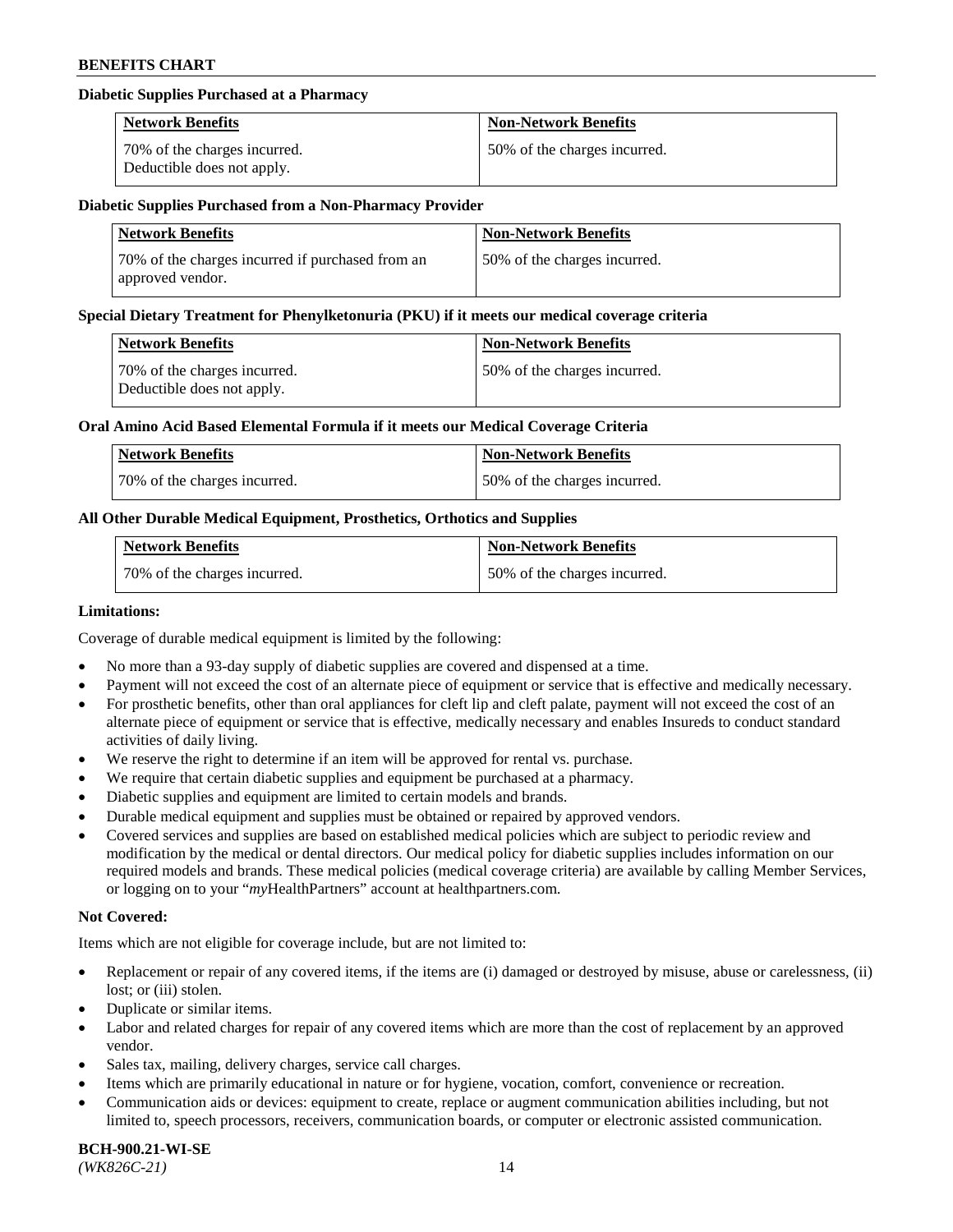- Implantable and osseointegrated or bone-anchored hearing aids and their fitting, except as specifically described in this Benefits Chart. This exclusion does not apply to cochlear implants.
- Eyeglasses, contact lenses and their fitting, measurement and adjustment, except as specifically described in this Benefits Chart.
- Hair prostheses (wigs).
- Household equipment which primarily has customary uses other than medical, such as, but not limited to, exercise cycles, air purifiers, central or unit air conditioners, water purifiers, non-allergenic pillows, mattresses or waterbeds.
- Household fixtures including, but not limited to, escalators or elevators, ramps, swimming pools and saunas.
- Modifications to the structure of the home including, but not limited to, wiring, plumbing or charges for installation of equipment.
- Vehicle, car or van modifications including, but not limited to, hand brakes, hydraulic lifts and car carrier.
- Rental equipment while owned equipment is being repaired by non-contracted vendors, beyond one month rental of medically necessary equipment.
- Other equipment and supplies, including but not limited to assistive devices, that we determine are not eligible for coverage.
- See "Services Not Covered" in the Certificate.

# **EMERGENCY AND URGENTLY NEEDED CARE SERVICES**

### **Covered Services:**

We cover services for emergency care and urgently needed care if the services are otherwise eligible for coverage under the Certificate.

**Urgently Needed Care.** These are services to treat an unforeseen illness or injury that:

- are required in order to prevent a serious deterioration in your health; and
- cannot be delayed until the next available clinic or office hours.

| <b>Network Benefits</b>                                                                                  | <b>Non-Network Benefits</b> |
|----------------------------------------------------------------------------------------------------------|-----------------------------|
| 100% of the charges incurred, subject to a<br>copayment of \$45 per visit.<br>Deductible does not apply. | See Network Benefits.       |

**Emergency Care.** These are services to treat:

- the sudden, unexpected onset of illness or injury which, if left untreated or unattended until the next available clinic or office hours, would result in hospitalization; or
- a condition requiring professional health services immediately necessary to preserve life or stabilize health.

When reviewing claims for coverage of emergency services, our medical director will take into consideration a reasonable layperson's belief that the circumstances required immediate medical care that could not wait until the next working day or next available clinic appointment.

#### **Emergency Care in a Hospital Emergency Room, including Professional Services of a Physician**

| <b>Network Benefits</b>      | <b>Non-Network Benefits</b> |
|------------------------------|-----------------------------|
| 70% of the charges incurred. | See Network Benefits.       |

#### **Inpatient Emergency Care in a Hospital**

| <b>Network Benefits</b>      | <b>Non-Network Benefits</b> |
|------------------------------|-----------------------------|
| 70% of the charges incurred. | See Network Benefits.       |

### **Not Covered:**

See "Services Not Covered" in the Certificate.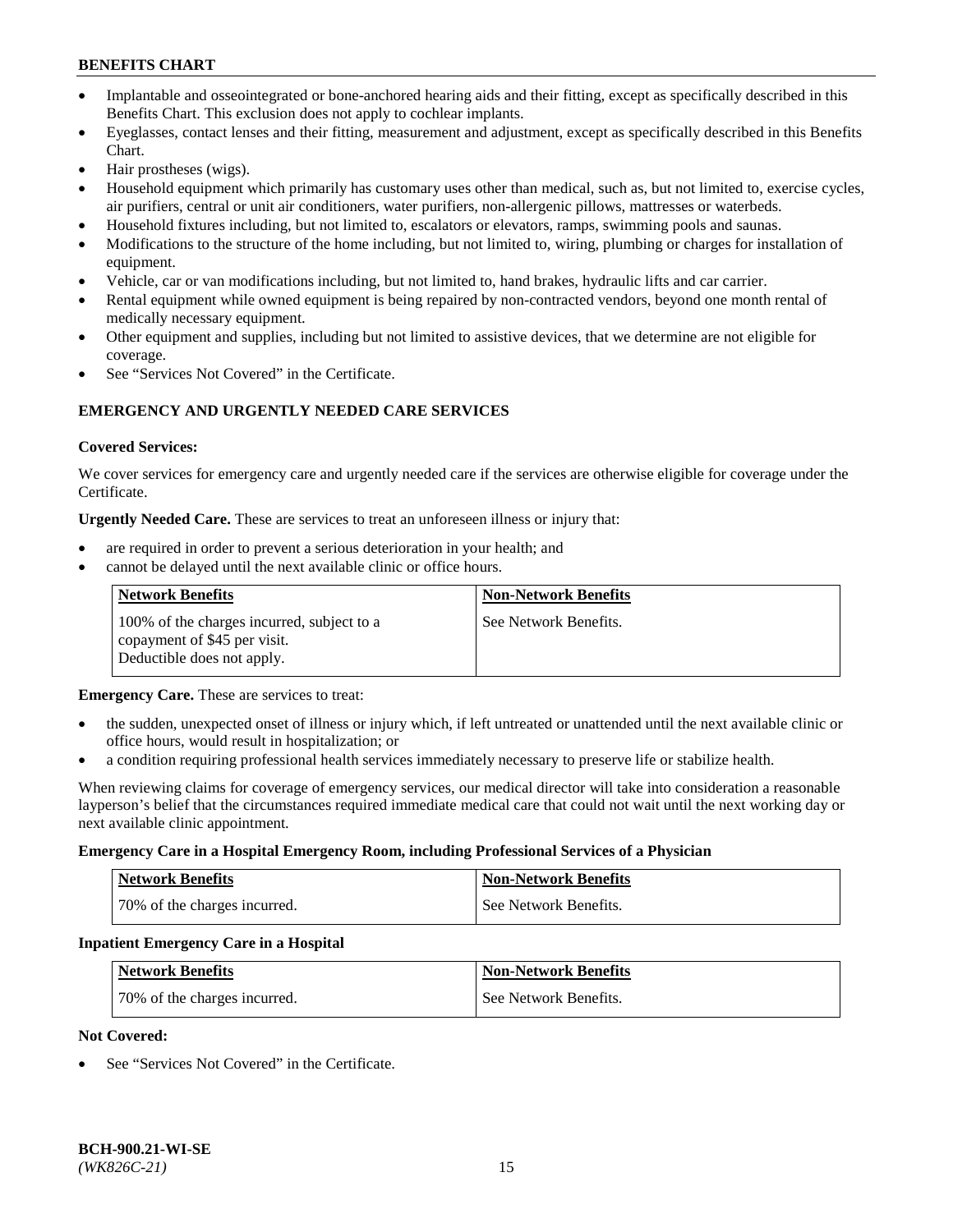# **GENE THERAPY**

## **Covered Services:**

We cover gene therapy treatment if it meets our medical coverage criteria.

| <b>Network Benefits</b>                                                                                                                                                                                 | <b>Non-Network Benefits</b> |
|---------------------------------------------------------------------------------------------------------------------------------------------------------------------------------------------------------|-----------------------------|
| Coverage level is same as corresponding Network<br>Benefits, depending on type of service provided such as<br>Office Visits for Illness or Injury, Inpatient or<br><b>Outpatient Hospital Services.</b> | No coverage.                |

## **Limitations:**

- Gene therapy must be provided by a designated provider.
- Specific types of gene therapy are limited to therapies and conditions specified in our medical coverage criteria.

# **Not Covered:**

See "Services Not Covered" in the Certificate.

# **HEALTH EDUCATION**

## **Covered Services:**

We cover education for preventive services and education for the management of chronic health problems (such as diabetes).

| <b>Network Benefits</b>                                     | <b>Non-Network Benefits</b>  |
|-------------------------------------------------------------|------------------------------|
| 100% of the charges incurred.<br>Deductible does not apply. | 50% of the charges incurred. |

## **Not Covered:**

See "Services Not Covered" in the Certificate.

## **HOME-BASED HEALTH ASSESSMENT PROGRAM**

## **Covered Services:**

If you meet our criteria for coverage, you may qualify for our home-based comprehensive health risk assessment program. The program covers a health assessment with a designated nurse practitioner.

| Network Benefits                                            | <b>Non-Network Benefits</b> |
|-------------------------------------------------------------|-----------------------------|
| 100% of the charges incurred.<br>Deductible does not apply. | No coverage.                |

#### **Not Covered:**

See "Services Not Covered" in the Certificate.

## **HOME HEALTH SERVICES**

### **Covered Services:**

We cover skilled nursing services, physical therapy, occupational therapy, speech therapy, respiratory therapy and other therapeutic services, non-routine prenatal and postnatal services, routine postnatal well child visits, as described in our medical coverage criteria, phototherapy services for newborns, home health aide services and other eligible home health services when provided in your home, if you are homebound (i.e., unable to leave home without considerable effort due to a medical condition). Lack of transportation does not constitute homebound status. For phototherapy services for newborns and high risk prenatal services, supplies and equipment are included.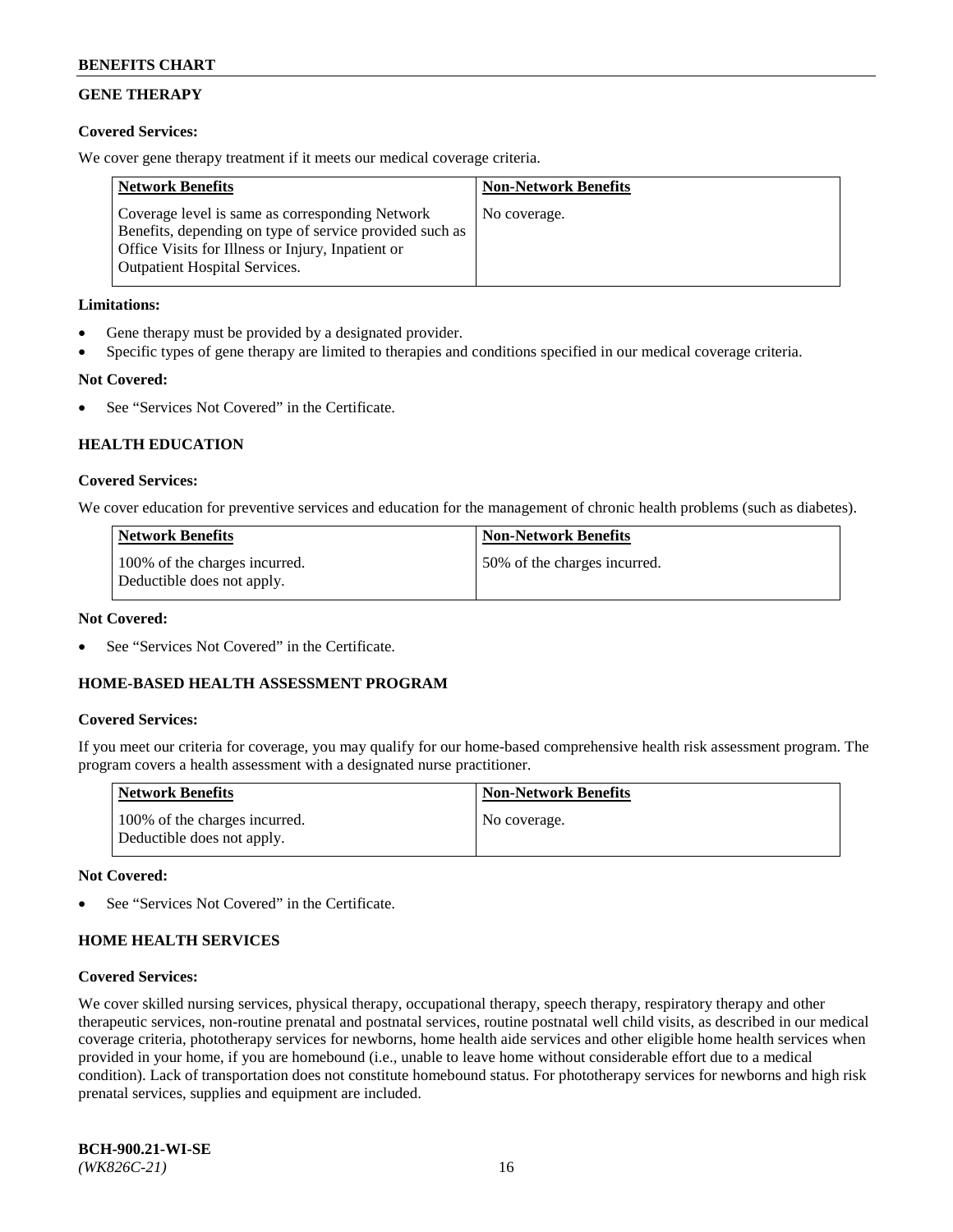We cover total parenteral nutrition/intravenous ("TPN/IV") therapy, equipment, supplies and drugs in connection with IV therapy. IV line care kits are covered under Durable Medical Equipment.

We cover palliative care benefits. Palliative care includes symptom management, education and establishing goals of care. We waive the requirement that you be homebound for a limited number of home visits for palliative care (as shown in this Benefits Chart), if you have a life-threatening, non-curable condition which has a prognosis of survival of two years or less. Additional palliative care visits are eligible under the home health services benefit if you are homebound and meet all other requirements defined in this section.

You do not need to be homebound to receive total parenteral nutrition/intravenous ("TPN/IV") therapy.

Home health services are eligible and covered only when:

- medically necessary; and
- provided as rehabilitative care, terminal care or maternity care; and
- ordered by a physician, and included in the written home care plan.

## **Physical Therapy, Occupational Therapy, Speech Therapy, Respiratory Therapy, Home Health Aide Services and Palliative Care**

| <b>Network Benefits</b>                                                                                  | <b>Non-Network Benefits</b>  |
|----------------------------------------------------------------------------------------------------------|------------------------------|
| 100% of the charges incurred, subject to a<br>copayment of \$45 per visit.<br>Deductible does not apply. | 50% of the charges incurred. |

If more than one home health visit occurs in a day, a separate copayment applies to each. For example, if an occupational therapist and a physical therapist visit an Insured in the same day, a separate copayment will be charged for each visit.

### **TPN/IV Therapy, Skilled Nursing Services, Non-Routine Prenatal/Postnatal Services, and Phototherapy**

| Network Benefits                                            | <b>Non-Network Benefits</b>  |
|-------------------------------------------------------------|------------------------------|
| 100% of the charges incurred.<br>Deductible does not apply. | 50% of the charges incurred. |

Each 24-hour visit (or shifts up to 24-hour visits) equals one visit and counts toward the Maximum visits for all other services shown below. Any visit that lasts less than 24 hours regardless of the length of the visit, will count as one visit toward the Maximum visits for all other services shown below. All visits must be medically necessary and benefit eligible.

### **Routine Prenatal/Postnatal Services and Child Health Supervision Services**

| <b>Network Benefits</b>                                     | <b>Non-Network Benefits</b>   |
|-------------------------------------------------------------|-------------------------------|
| 100% of the charges incurred.<br>Deductible does not apply. | 150% of the charges incurred. |

## **Maximum Visits for Palliative Care**

If you are eligible to receive palliative care in the home and you are not homebound, there is a maximum of 12 visits per calendar year.

#### **Maximum Visits for All Services Other Than Palliative Care**

| Network Benefits             | <b>Non-Network Benefits</b>  |
|------------------------------|------------------------------|
| 60 visits per calendar year. | 30 visits per calendar year. |

Each visit provided under the Network Benefits and Non-Network Benefits counts toward the maximums shown under both Maximum visits sections. The routine postnatal well child visits do not count toward the visit limit.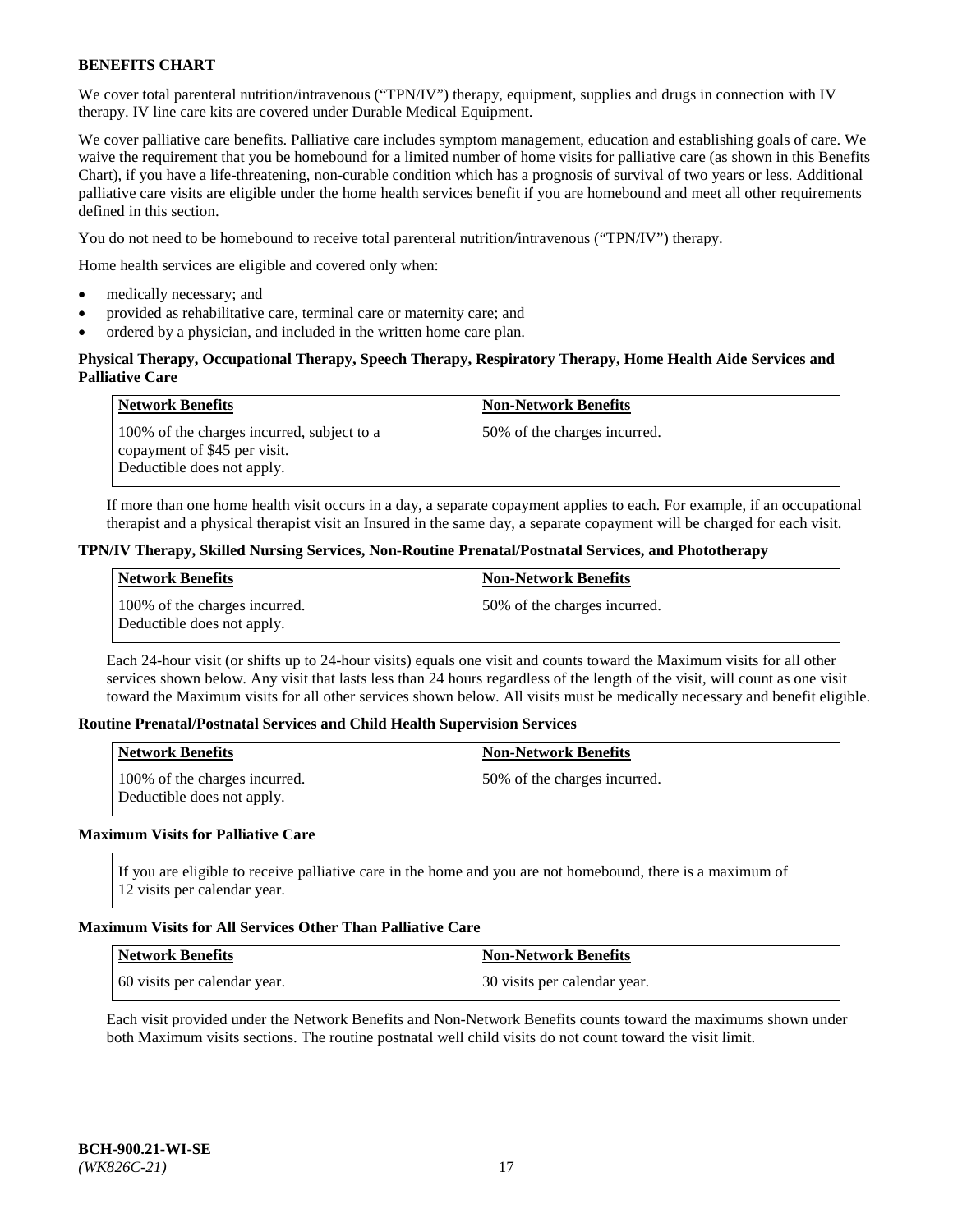## **Limitations:**

- Home health services are not provided as a substitute for a primary caregiver in the home or as relief (respite) for a primary caregiver in the home. We will not reimburse family members or residents in your home for the above services.
- A service shall not be considered a skilled nursing service merely because it is performed by, or under the direct supervision of, a licensed nurse. Where a service (such as tracheotomy suctioning or ventilator monitoring) or like services, can be safely and effectively performed by a non-medical person (or self-administered), without the direct supervision of a licensed nurse, the service shall not be regarded as a skilled nursing service, whether or not a skilled nurse actually provides the service. The unavailability of a competent person to provide a non-skilled service shall not make it a skilled service when a skilled nurse provides it. Only the skilled nursing component of so-called "blended" services (i.e. services which include skilled and non-skilled components) are covered under this Benefits Chart.

## **Not Covered:**

- Financial or legal counseling services.
- Housekeeping or meal services in your home.
- Private duty nursing services.
- Services provided by a family member or enrollee, or a resident in the enrollee's home.
- Vocational rehabilitation and recreational or educational therapy. Recreation therapy is therapy provided solely for the purpose of recreation, including, but not limited to: (a) requests for physical therapy or occupational therapy to improve athletic ability, and (b) braces or guards to prevent sports injuries.
- See "Services Not Covered" in the Certificate.

# **HOME HOSPICE SERVICES**

## **Applicable Definitions:**

**Part-time.** This is up to two hours of service per day, more than two hours is considered continuous care.

**Continuous Care.** This is from two to twelve hours of service per day provided by a registered nurse, licensed practical nurse, or home health aide, during a period of crisis in order to maintain a terminally ill patient at home.

**Appropriate Facility.** This is a nursing home, hospice residence, or other inpatient facility.

**Custodial Care Related to Hospice Services.** This means providing assistance in the activities of daily living and the care needed by a terminally ill patient which can be provided by primary caregiver (i.e., family member or friend) who is responsible for the patient's home care.

## **Covered Services:**

**Home Hospice Program.** We cover the services described below if you are terminally ill and accepted as a home hospice program participant. You must meet the eligibility requirements of the program, and elect to receive services through the home hospice program. The services will be provided in your home, with inpatient care available when medically necessary as described below. If you elect to receive hospice services, you do so in lieu of curative treatment for your terminal illness for the period you are enrolled in the home hospice program.

**Eligibility:** In order to be eligible to be enrolled in the home hospice program, you must: (1) be a terminally ill patient (prognosis of six months or less); (2) have chosen a palliative treatment focus (i.e., emphasizing comfort and supportive services rather than treatment attempting to cure the disease or condition); and (3) continue to meet the terminally ill prognosis as reviewed by our medical director or his or her designee over the course of care. You may withdraw from the home hospice program at any time.

**Eligible Services:** Hospice services include the following services provided in accordance with an approved hospice treatment plan.

- Home Health Services:
	- o Part-time care provided in your home by an interdisciplinary hospice team (which may include a physician, nurse, social worker, and spiritual counselor) and medically necessary home health services are covered.
	- o One or more periods of continuous care in your home or in a setting which provides day care for pain or symptom management, when medically necessary, will be covered.
- Inpatient Services: We cover medically necessary inpatient services.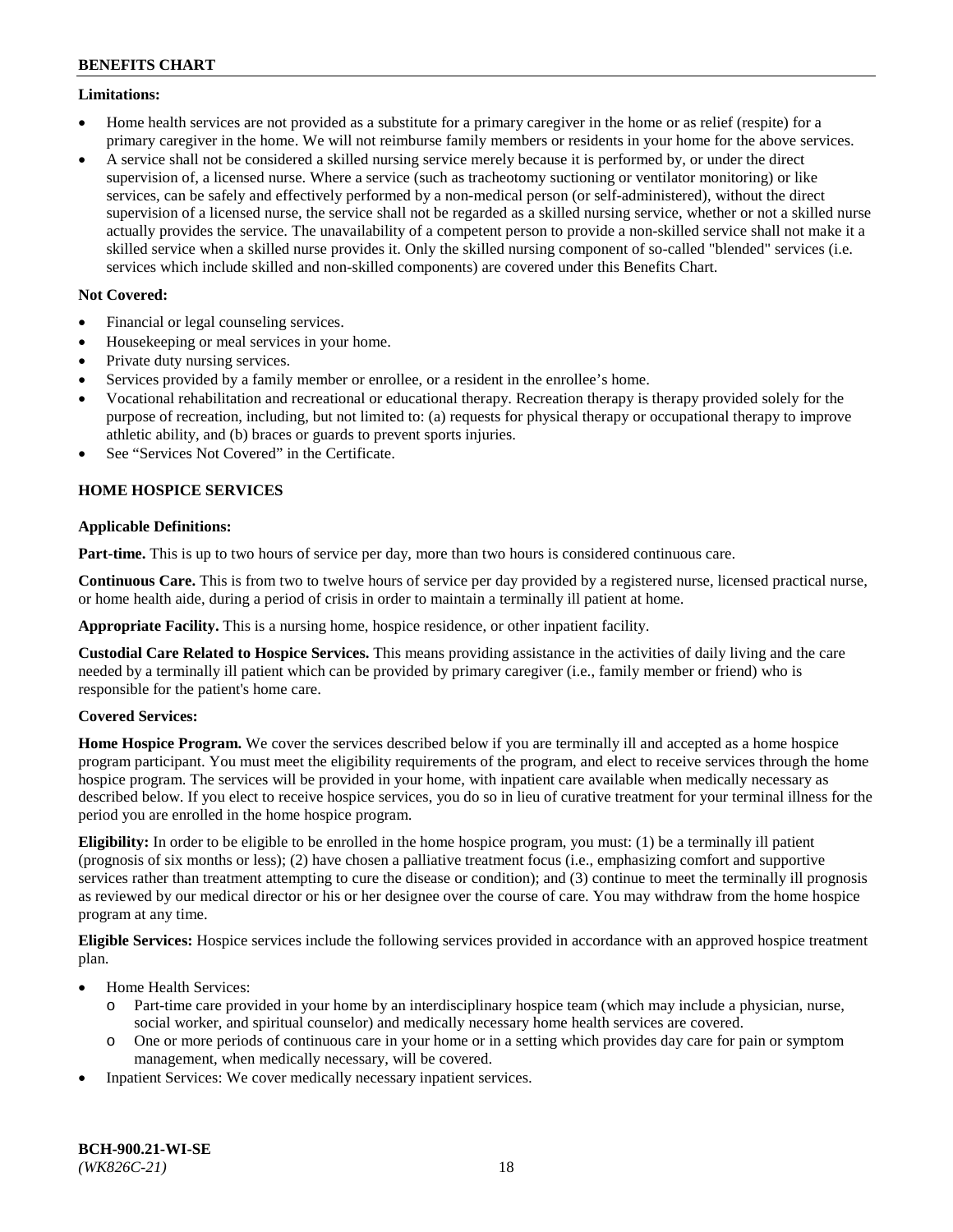- Other Services:
	- Respite care is covered for care in your home or in an appropriate facility, to give your primary caregivers (i.e., family members or friends) rest and/or relief when necessary in order to maintain a terminally ill patient at home.
	- o Medically necessary medications for pain and symptom management.
	- o Semi-electric hospital beds and other durable medical equipment are covered.
	- Emergency and non-emergency care is covered.

| Network Benefits                                            | <b>Non-Network Benefits</b>  |
|-------------------------------------------------------------|------------------------------|
| 100% of the charges incurred.<br>Deductible does not apply. | 50% of the charges incurred. |

Respite care is limited to 5 days per episode, and respite care and continuous care combined are limited to 30 days.

## **Not Covered:**

- Financial or legal counseling services.
- Housekeeping or meal services in your home.
- Custodial or maintenance care related to hospice services, whether provided in the home or in a nursing home.
- Any service not specifically described as covered services under this home hospice services benefits.
- Any services provided by members of your family or residents in your home.
- See "Services Not Covered" in the Certificate.

# **HOSPITAL AND SKILLED NURSING FACILITY SERVICES**

### **Covered Services:**

We cover services as described below.

## **Medical or Surgical Hospital Services**

**Inpatient Hospital Services:** We cover the following medical or surgical services, for the treatment of acute illness or injury, which require the level of care only provided in an acute care facility. These services must be authorized by a physician.

Inpatient hospital services include: room and board; the use of operating or maternity delivery rooms; intensive care facilities; newborn nursery facilities; general nursing care, anesthesia, laboratory and diagnostic imaging services, radiation therapy, physical therapy, prescription drugs or other medications administered during treatment, blood and blood products (unless replaced), and blood derivatives, and other diagnostic or treatment related hospital services; physician and other professional medical and surgical services provided while in the hospital, including gender reassignment surgery that meets medical coverage criteria.

We cover, following a vaginal delivery, a minimum of 48 hours of inpatient care for the mother and newborn child. We cover, following a caesarean section delivery, a minimum of 96 hours of inpatient care for the mother and newborn child.

Group health plans and health insurance issuers generally may not, under Federal law, restrict benefits for any hospital length of stay in connection with childbirth for the mother of newborn child to less than 48 hours following a vaginal delivery, or less than 96 hours following a caesarean section. However, Federal law generally does not prohibit the mother's or newborn's attending provider, after consulting with the mother, from discharging the mother or her newborn earlier than 48 hours (or 96 hours as applicable). In any case plans and issuers may not, under Federal law, require that a provider obtain authorization from the plan or the insurance issuer for prescribing a length of stay not in excess of 48 hours (or 96 hours).

| Network Benefits             | Non-Network Benefits         |
|------------------------------|------------------------------|
| 70% of the charges incurred. | 50% of the charges incurred. |

Each Insured's admission or confinement, including that of a newborn child, is separate and distinct from the admission or confinement of any other Insured.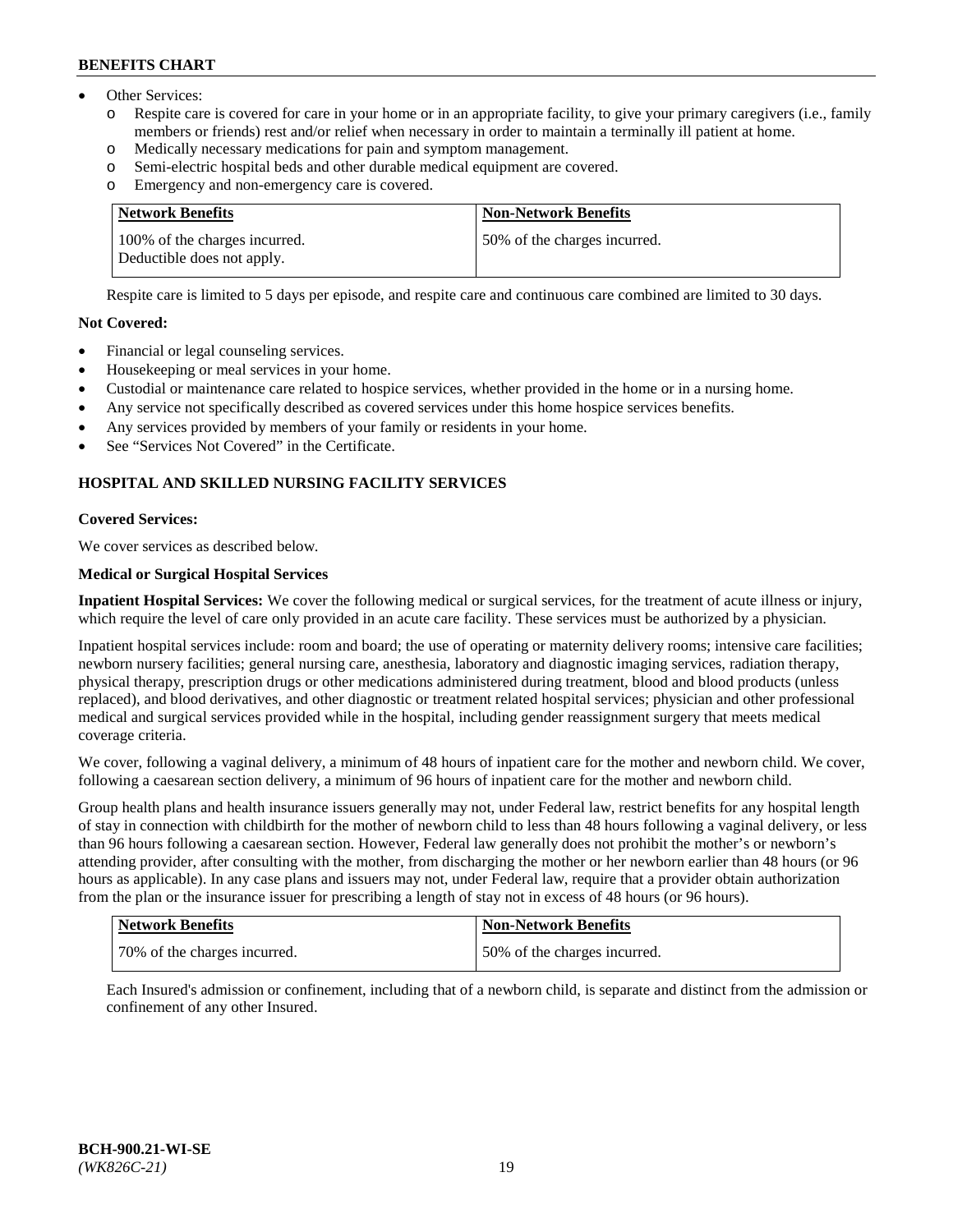**Outpatient Hospital, Ambulatory Care or Surgical Facility Services:** We cover the following medical and surgical services, for diagnosis or treatment of illness or injury on an outpatient basis. These services must be authorized by a physician.

Outpatient services include: use of operating rooms, maternity delivery rooms or other outpatient departments, rooms or facilities; and the following outpatient services: general nursing care, anesthesia, laboratory and diagnostic imaging services, radiation therapy, physical therapy, drugs administered during treatment, blood and blood products (unless replaced), and blood derivatives, and other diagnostic or treatment related outpatient services; physician and other professional medical and surgical services provided while an outpatient, including colonoscopies (starting at age 50, or under age 50 for people at high risk of colorectal cancer), and gender reassignment surgery that meets medical coverage criteria.

For Network Benefits, non-emergent, scheduled outpatient Magnetic Resonance Imaging (MRI) and Computed Tomography (CT) must be provided at a designated facility. Your physician or facility will obtain or verify prior authorization for these services, as needed.

To see the benefit level for diagnostic imaging services, laboratory services and physical therapy, see benefits under Diagnostic Imaging Services, Laboratory Services and Physical Therapy in this Benefits Chart.

| <b>Network Benefits</b>      | <b>Non-Network Benefits</b>  |
|------------------------------|------------------------------|
| 70% of the charges incurred. | 50% of the charges incurred. |

## **Skilled Nursing Facility Care:**

We cover room and board, daily skilled nursing and related ancillary services for post-acute treatment and rehabilitative care of illness or injury that meets medical coverage criteria. Rehabilitation services are limited to services where significant measurable progress is expected to occur within a reasonable period of time.

| <b>Network Benefits</b>                      | <b>Non-Network Benefits</b>                  |
|----------------------------------------------|----------------------------------------------|
| 70\% of the charges incurred.                | 150% of the charges incurred.                |
| Limited to a 30 day maximum per confinement. | Limited to a 30 day maximum per confinement. |

Each day of services provided under the Network Benefits and Non-Network Benefits, combined, applies toward the maximum shown above.

#### **Not Covered:**

- Services for items for personal convenience, such as television rental, are not covered.
- See "Services Not Covered" in the Certificate.

## **INFERTILITY SERVICES**

#### **Covered Services:**

We cover the diagnosis of infertility. These services include diagnostic procedures and tests provided in connection with an infertility evaluation, office visits and consultations to diagnose infertility.

| <b>Network Benefits</b>                                    | <b>Non-Network Benefits</b>  |
|------------------------------------------------------------|------------------------------|
| 70% of the charges incurred.<br>Deductible does not apply. | 50% of the charges incurred. |

Coverage is limited to office visits and consultations to diagnose infertility. Treatment is not covered.

#### **Not Covered:**

- Treatment of infertility, including, but not limited to, office visits, laboratory, diagnostic imaging services, and drugs for the treatment of infertility; assisted reproduction, including, but not limited to, gamete intrafallopian tube transfer (GIFT), zygote intrafallopian tube transfer (ZIFT) intracytoplasmic sperm injection (ICSI), and/or in-vitro fertilization (IVF), and all charges associated with such procedures; reversal of sterilization; artificial insemination; and sperm, ova or embryo acquisition, retrieval or storage; however, we cover office visits and consultations to diagnose infertility.
- Services related to the establishment of surrogate pregnancy and fees for a surrogate.
- See "Services Not Covered" in the Certificate.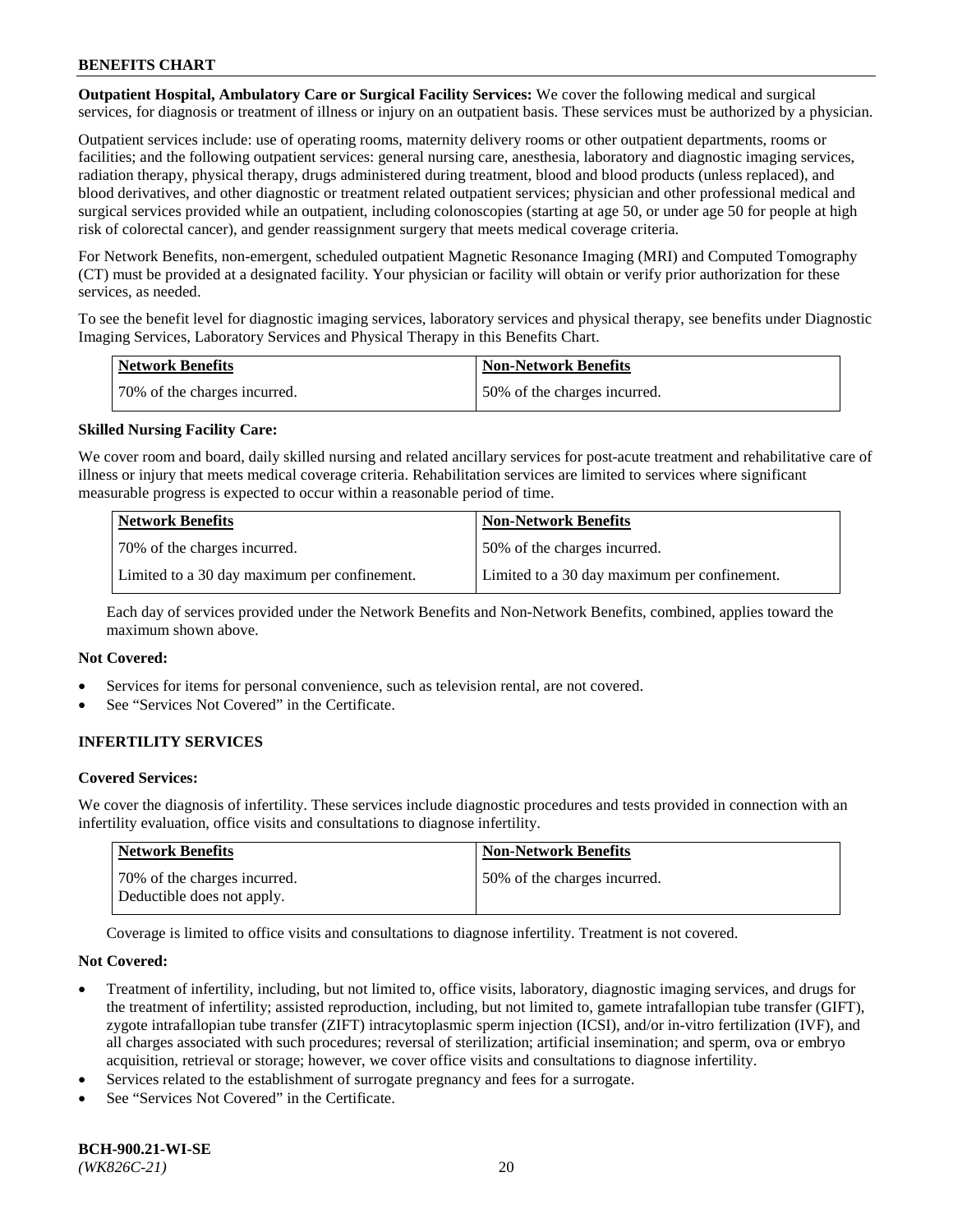# **LABORATORY SERVICES**

## **Covered Services:**

We cover laboratory tests when ordered by a provider and provided in a clinic or outpatient hospital facility. This includes blood tests to detect lead exposure in children between the ages of 6 months and 72 months.

To see the benefit level for inpatient hospital or skilled nursing facility services, see benefits under "Inpatient Hospital and Skilled Nursing Facility Services" in this Benefits Chart.

**Prostate-specific antigen (PSA) test coverage.** We cover prostate cancer screening for men 40 years of age or over who are symptomatic or in a high-risk category and for all men 50 years of age or older. Coverage includes a prostate-specific antigen blood test and a digital rectal examination.

| <b>Network Benefits</b>                                     | <b>Non-Network Benefits</b>  |
|-------------------------------------------------------------|------------------------------|
| 100% of the charges incurred.<br>Deductible does not apply. | 50% of the charges incurred. |

## **All other laboratory services**

### **Services for Illness or Injury**

| <b>Network Benefits</b>                                     | <b>Non-Network Benefits</b>  |
|-------------------------------------------------------------|------------------------------|
| 100% of the charges incurred.<br>Deductible does not apply. | 50% of the charges incurred. |

### **Preventive Services**

Laboratory services associated with preventive services are covered at the benefit level shown in the "Preventive Services" section of this Benefits Chart.

## **Not Covered:**

See "Services Not Covered" in the Certificate.

## **MASTECTOMY RECONSTRUCTION BENEFIT**

### **Covered Services:**

We cover reconstruction of the breast on which the mastectomy has been performed; surgery and reconstruction of the other breast to produce symmetrical appearance, and prostheses and physical complications of all stages of mastectomy, including lymphedemas.

| <b>Network Benefits</b>                               | <b>Non-Network Benefits</b>                           |
|-------------------------------------------------------|-------------------------------------------------------|
| Coverage level is same as corresponding Network       | Coverage level is same as corresponding Non-Network   |
| Benefits, depending on type of service provided, such | Benefits, depending on type of service provided, such |
| as Office Visits for Illness or Injury, Inpatient or  | as Office Visits for Illness or Injury, Inpatient or  |
| <b>Outpatient Hospital Services.</b>                  | Outpatient Hospital Services.                         |

## **Not Covered:**

See "Services Not Covered" in the Certificate.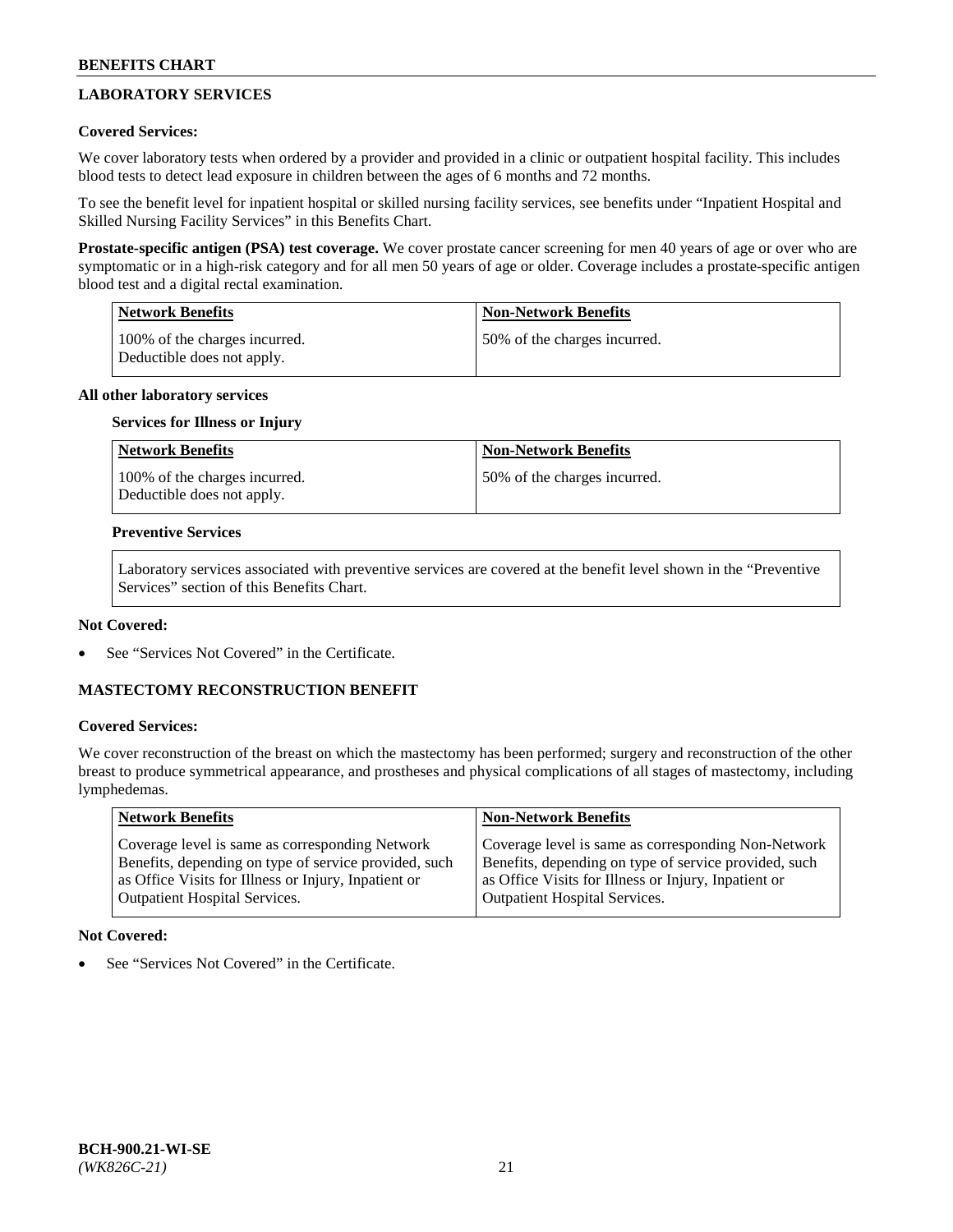# **MEDICATION THERAPY DISEASE MANAGEMENT PROGRAM**

### **Covered Services:**

If you meet our criteria for coverage, you may qualify for our Medication Therapy Disease Management Program.

The program covers consultations with a designated Network pharmacist.

Covered services are based on established medical policies, which are subject to periodic review and modification by the medical directors. These medical policies (medical coverage criteria) are available by calling Member Services, or logging on to your "*my*HealthPartners" account at [healthpartners.com.](http://www.healthpartners.com/)

| Network Benefits                                            | <b>Non-Network Benefits</b> |
|-------------------------------------------------------------|-----------------------------|
| 100% of the charges incurred.<br>Deductible does not apply. | No coverage.                |

### **Not Covered:**

See "Services Not Covered" in the Certificate.

# **OFFICE VISITS FOR ILLNESS OR INJURY**

### **Covered Services:**

We cover the following when medically necessary: professional medical and surgical services and related supplies, including biofeedback, of physicians and other health care providers; blood and blood products (unless replaced) and blood derivatives.

We cover diagnosis and treatment of illness or injury to the eyes. Where contact or eye glass lenses are prescribed as medically necessary for the post-operative treatment of cataracts or for the treatment of aphakia, or keratoconus, we cover the initial evaluation, lenses and fitting. Insureds must pay for lens replacement beyond the initial pair.

### **Office Visits**

| <b>Network Benefits</b>                                                                                  | <b>Non-Network Benefits</b>  |
|----------------------------------------------------------------------------------------------------------|------------------------------|
| 100% of the charges incurred, subject to a<br>copayment of \$45 per visit.<br>Deductible does not apply. | 50% of the charges incurred. |

### **Convenience Clinics**

| <b>Network Benefits</b>                                                                                  | <b>Non-Network Benefits</b>  |
|----------------------------------------------------------------------------------------------------------|------------------------------|
| 100% of the charges incurred, subject to a<br>copayment of \$20 per visit.<br>Deductible does not apply. | 50% of the charges incurred. |

#### **Scheduled Telephone Visits**

| <b>Network Benefits</b>                                                                                  | <b>Non-Network Benefits</b>  |
|----------------------------------------------------------------------------------------------------------|------------------------------|
| 100% of the charges incurred, subject to a<br>copayment of \$20 per visit.<br>Deductible does not apply. | 50% of the charges incurred. |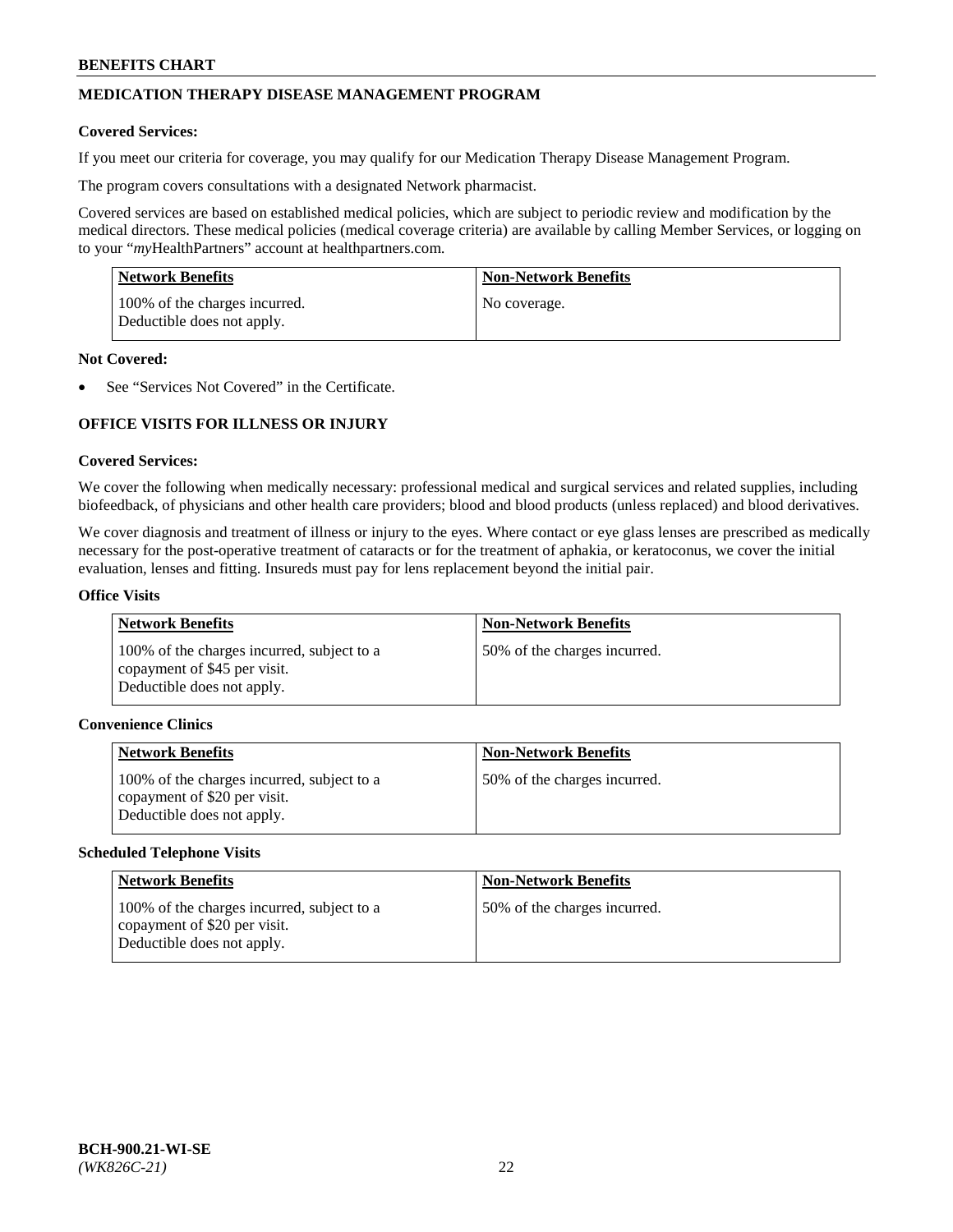## **E-Visits**

## **Access to Online Care through virtuwell a[t virtuwell.com](https://www.virtuwell.com/)**

| <b>Network Benefits</b>                                     | <b>Non-Network Benefits</b> |
|-------------------------------------------------------------|-----------------------------|
| 100% of the charges incurred.<br>Deductible does not apply. | Not applicable.             |

# **All Other E-Visits**

| <b>Network Benefits</b>                                                                                  | <b>Non-Network Benefits</b>  |
|----------------------------------------------------------------------------------------------------------|------------------------------|
| 100% of the charges incurred, subject to a<br>copayment of \$20 per visit.<br>Deductible does not apply. | 50% of the charges incurred. |

# **Injections Administered in a Physician's Office, other than immunizations**

## **Allergy Injections**

| Network Benefits                                                                                                  | <b>Non-Network Benefits</b>  |
|-------------------------------------------------------------------------------------------------------------------|------------------------------|
| 100% of the charges incurred, subject to a<br>copayment of \$2 per date of service.<br>Deductible does not apply. | 50% of the charges incurred. |

### **All Other Injections**

| <b>Network Benefits</b>                                                                                           | <b>Non-Network Benefits</b>  |
|-------------------------------------------------------------------------------------------------------------------|------------------------------|
| 100% of the charges incurred, subject to a<br>copayment of \$2 per date of service.<br>Deductible does not apply. | 50% of the charges incurred. |

### **Not Covered:**

- Court ordered treatment, except as described in this Benefits Chart. Any resulting court ordered treatment for mental health services will be subject to the Certificate's requirement for medical necessity.
- See "Services Not Covered" in the Certificate.

# **PEDIATRIC EYEWEAR**

## **Covered Services:**

We cover pediatric eyewear for children under age 19, subject to our medical coverage criteria. Coverage under this provision will continue until the end of the month in which the child turns age 19. These medical policies (medical coverage criteria) are available by calling Member Services, or logging on to your "*my*HealthPartners" account a[t healthpartners.com.](https://www.healthpartners.com/hp/index.html)

| Network Benefits             | <b>Non-Network Benefits</b> |
|------------------------------|-----------------------------|
| 70% of the charges incurred. | No coverage.                |

Limited to one pair of eyeglasses (lenses and frames), or one pair of contact lenses per calendar year.

## **Not Covered:**

See "Services Not Covered" in the Certificate.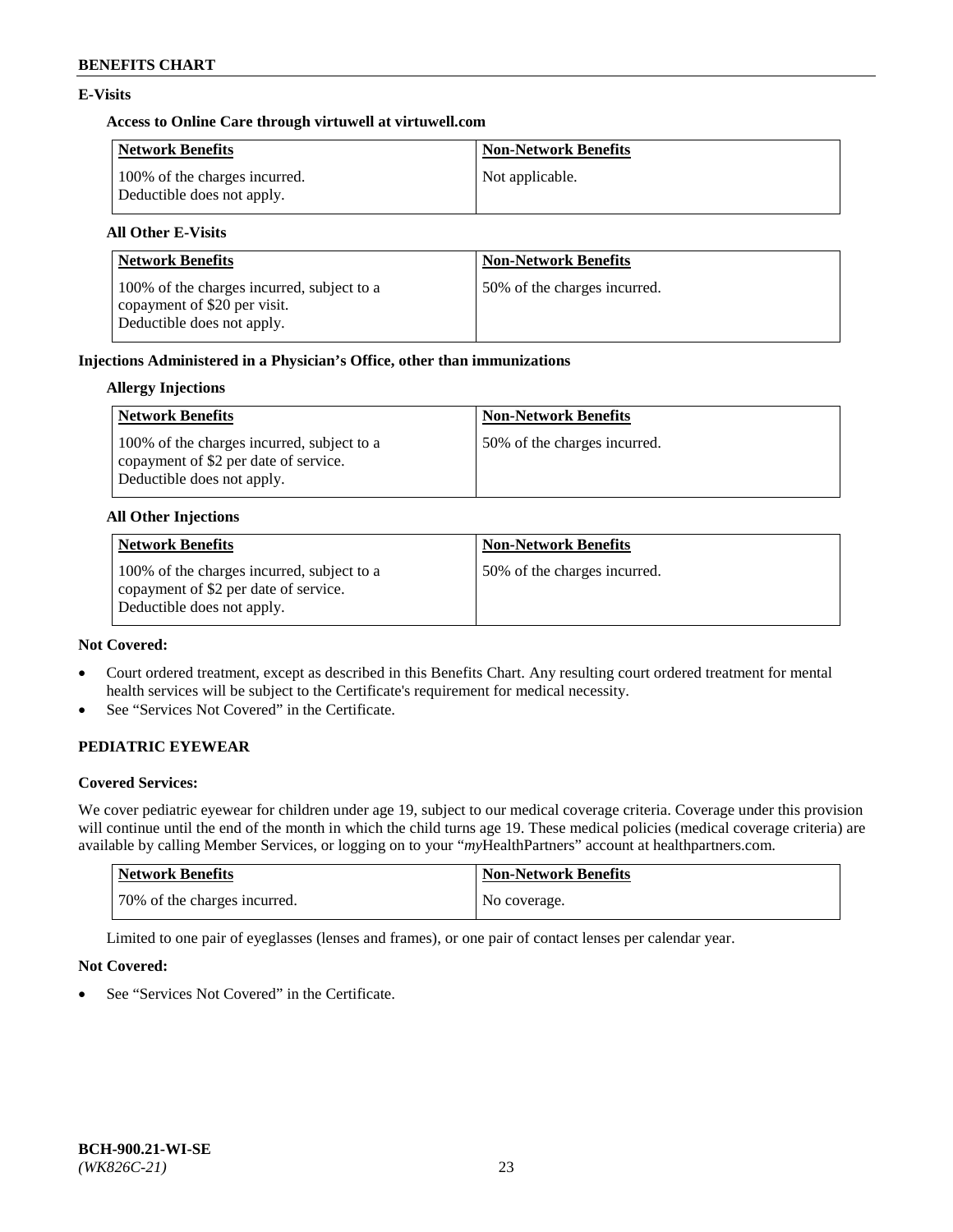# **PHYSICAL THERAPY, OCCUPATIONAL THERAPY, SPEECH THERAPY AND OTHER SPECIFIED THERAPIES**

# **Covered Services:**

We cover the following physical therapy, occupational therapy and speech therapy services:

- Medically necessary rehabilitative care to correct the effects of illness or injury.
- Habilitative care rendered for congenital, developmental or medical conditions which have significantly limited the successful initiation of normal speech and normal motor development.

Massage therapy which is performed in conjunction with other treatment/modalities by a physical or occupational therapist is part of a prescribed treatment plan and is not billed separately is covered.

We cover services provided in a clinic. To see the benefit level for inpatient hospital or skilled nursing facility services, see benefits under "Inpatient Hospital and Skilled Nursing Facility Services".

#### **Rehabilitative Care**

| <b>Network Benefits</b>                                                                                                                                                                                   | <b>Non-Network Benefits</b>                                                                                                   |
|-----------------------------------------------------------------------------------------------------------------------------------------------------------------------------------------------------------|-------------------------------------------------------------------------------------------------------------------------------|
| 100% of the charges incurred, subject to a<br>copayment of \$45 per visit.<br>Deductible does not apply.<br>Physical, Occupational and Speech Therapy are<br>limited to 20 visits each per calendar year. | 50% of the charges incurred.<br>Physical, Occupational and Speech Therapy are<br>limited to 20 visits each per calendar year. |

In addition to the services provided above, we cover a minimum of:

- 20 visits per calendar year for pulmonary rehabilitation therapy.
- 36 visits per calendar year for cardiac rehabilitation therapy.
- 30 visits per calendar year for post-cochlear implant aural therapy.
- 20 visits per calendar year for cognitive rehabilitation therapy.

The maximum number of visits is combined for Network Benefits and Non-Network Benefits.

## **Habilitative Services**

| <b>Network Benefits</b>                                                                                                                                                                                   | <b>Non-Network Benefits</b>                                                                                                   |
|-----------------------------------------------------------------------------------------------------------------------------------------------------------------------------------------------------------|-------------------------------------------------------------------------------------------------------------------------------|
| 100% of the charges incurred, subject to a<br>copayment of \$45 per visit.<br>Deductible does not apply.<br>Physical, Occupational and Speech Therapy are<br>limited to 20 visits each per calendar year. | 50% of the charges incurred.<br>Physical, Occupational and Speech Therapy are<br>limited to 20 visits each per calendar year. |

The maximum number of visits is combined for Network Benefits and Non-Network Benefits.

## **Not Covered:**

- Massage therapy for the purpose of comfort or convenience of the Insured.
- See "Services Not Covered" in the Certificate.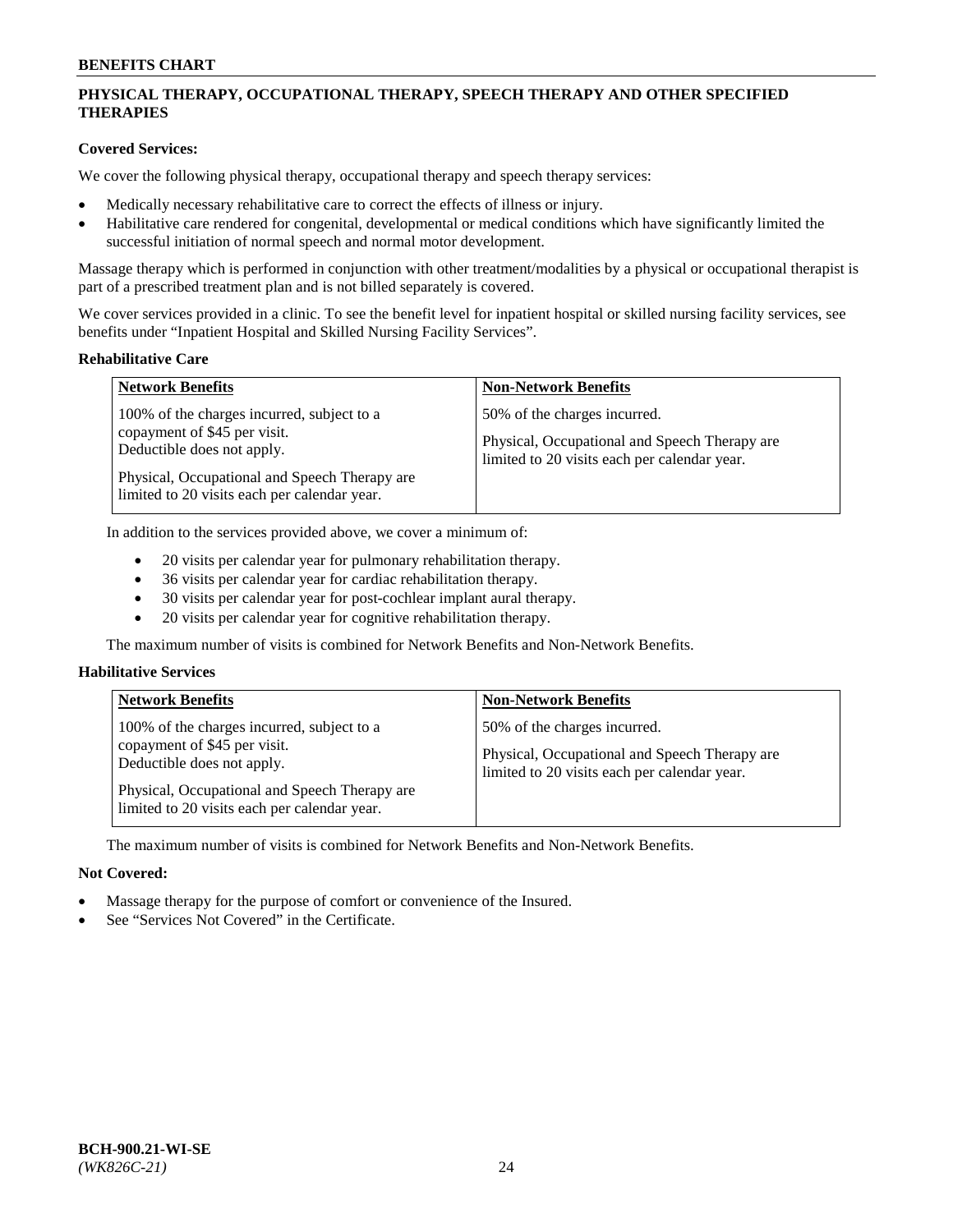# **PRESCRIPTION DRUG SERVICES**

## **Covered Services:**

We cover prescription drugs and medications that can be self-administered or are administered in a physician's office.

We will refill a prescription for eye drops covered under this Benefits Chart if the Insured requests a refill and the original prescription specified that additional quantities would be needed, providing the refill request does not exceed the quantities needed, and the following conditions are met:

- If the Insured requests a 30-day refill supply, the request must be made between 22 and 30 days of the later of (a) the original date that the prescription was distributed to the insured or (b) the date that the most recent refill was distributed to the Insured; or
- If the Insured requests a 90-day refill supply, the request must be made between 67 and 90 days of the later of (a) the original date that the prescription was distributed to the insured or (b) the date that the most recent refill was distributed to the Insured.

### **For Network Benefits, drugs and medications must be obtained at a Network pharmacy.**

# **Outpatient Drugs (except as specified below)**

| <b>Network Benefits</b>                                                                                                                                                                                           | <b>Non-Network Benefits</b>  |
|-------------------------------------------------------------------------------------------------------------------------------------------------------------------------------------------------------------------|------------------------------|
| 100% of the charges incurred, subject to a copayment of<br>\$5 for generic low cost formulary drugs and 100% of<br>the charges incurred, subject to a copayment of \$25 for<br>generic high cost formulary drugs. | 50% of the charges incurred. |
| Brand name formulary drugs are covered at 100% of the<br>charges incurred, subject to a copayment of \$60.                                                                                                        |                              |
| In no event will your cost for a formulary insulin drug<br>exceed \$25.                                                                                                                                           |                              |
| Non-formulary drugs are covered at 100% of the<br>charges incurred, subject to a copayment of \$150.                                                                                                              |                              |
| Deductible does not apply.                                                                                                                                                                                        |                              |

**Oral chemotherapy drugs** are included on the Specialty Drug List. However, you pay the applicable outpatient drug copayment. As required by Wisconsin law, your maximum copayment will not be more than \$100 per prescription for a 31-day supply.

## **Mail Order Drugs**

| <b>Network Benefits</b>                                                                                                                                                                                                    | <b>Non-Network Benefits</b>           |
|----------------------------------------------------------------------------------------------------------------------------------------------------------------------------------------------------------------------------|---------------------------------------|
| For your convenience, you may also get up to a 93-day<br>supply of outpatient prescription drugs that can be self-<br>administered through the designated mail order service.                                              | See Network Mail Order Drugs Benefit. |
| New prescriptions to treat certain chronic conditions<br>and trial drugs will be limited to quantity limits<br>described at the end of this section. You will have to<br>pay one copayment for your initial 31-day supply. |                                       |
| Specialty Drugs are not available through the mail order<br>service.                                                                                                                                                       |                                       |

## **Tobacco Cessation Drugs are covered for all FDA approved tobacco cessation drugs**

| <b>Network Benefits</b>                                     | <b>Non-Network Benefits</b>  |
|-------------------------------------------------------------|------------------------------|
| 100% of the charges incurred.<br>Deductible does not apply. | 50% of the charges incurred. |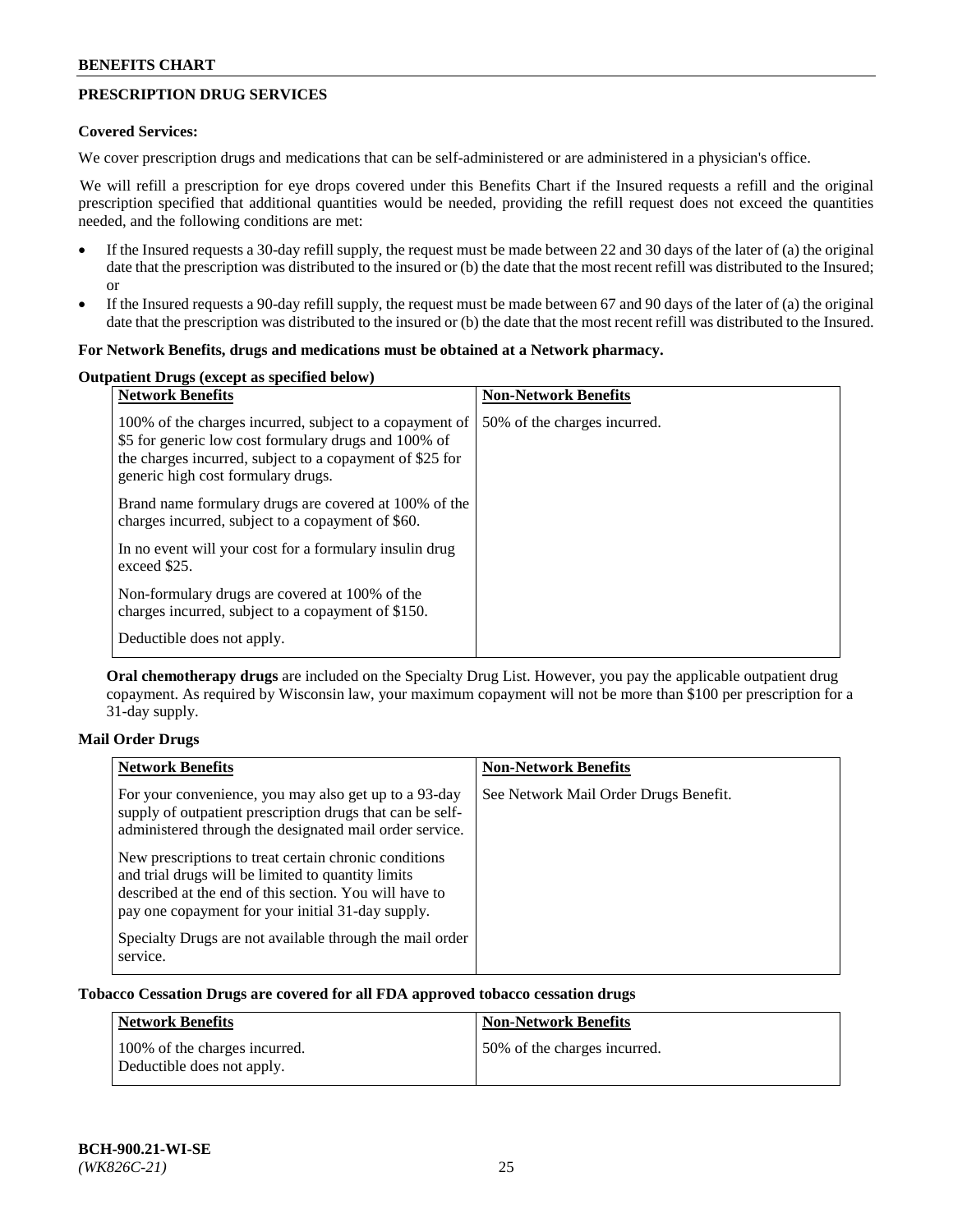# **Contraceptive Drugs**

| <b>Network Benefits</b>                                                                                                                                         | <b>Non-Network Benefits</b>  |
|-----------------------------------------------------------------------------------------------------------------------------------------------------------------|------------------------------|
| 100% of the charges incurred for formulary drugs.<br>Deductible does not apply.                                                                                 | 50% of the charges incurred. |
| If a physician requests that a non-formulary<br>contraceptive drug be dispensed as written, the drug<br>will be covered at 100%, not subject to the deductible. |                              |

## **Specialty Drugs which are Self-Administered**

| <b>Network Benefits</b>                                                                                              | <b>Non-Network Benefits</b> |
|----------------------------------------------------------------------------------------------------------------------|-----------------------------|
| 80% of the charges incurred.<br>Deductible does not apply.                                                           | No coverage.                |
| Specialty Drugs are limited to drugs on the Specialty<br>Drug List and must be obtained from a designated<br>vendor. |                             |

**Oral chemotherapy drugs** are included on the Specialty Drug List. However, you pay the applicable outpatient drug copayment. As required by Wisconsin law, your maximum copayment will not be more than \$100 per prescription for a 31-day supply.

## **Limitations:**

- Certain drugs may require prior authorization as indicated on the formulary. HealthPartners may require prior authorization for the drug and also the site where the drug will be provided. Certain drugs are subject to our utilization review process and quantity limits.
- Certain non-formulary drugs require prior authorization. In addition, certain drugs may be subject to any quantity limits applied as part of our trial program.
- If an Insured requests a brand name drug when there is a generic equivalent, the brand name drug will be covered up to the charge that would apply to the generic drug, minus any required copayment. If a physician requests that a brand name drug be dispensed as written, the drug will be paid at the non-formulary benefit.
- We may require insureds to try over-the-counter (OTC) drug alternatives before approving more costly formulary prescription drugs.
- Unless otherwise specified in the Prescription Drug Services" section, you may receive up to a 31-day supply per prescription.
- A 93-day supply will be covered and dispensed only at pharmacies that participate in our extended day supply program.
- New prescriptions to treat certain chronic conditions are limited to a 31-day supply.
- No more than a 31-day supply of specialty drugs will be covered and dispensed at a time unless it's a manufacturer supplied drug that cannot be split that supplies the member with more than a 31-day supply.
- If a copayment is required, you must pay one copayment for each 31-day supply, or portion thereof. **Not Covered:**
- Replacement of prescription drugs, medications, equipment and supplies due to loss, damage or theft.
- Nonprescription (over-the-counter) drugs or medications, including, but not limited to, vitamins, supplements, homeopathic remedies, and non-FDA approved drugs, unless listed on the formulary and prescribed by a physician or legally authorized health care provider under applicable state and federal law. This exclusion does not include over-thecounter contraceptives for women as allowed under the Affordable Care Act when the Insured obtains a prescription for the item. In addition, if the Insured obtains a prescription, this exclusion does not include aspirin to prevent cardiovascular disease for men and women of certain ages; folic acid supplements for women who may become pregnant; fluoride chemoprevention supplements for children without fluoride in their water source; and iron supplements for children age 6-12 who are at risk for anemia.
- All drugs for the treatment of sexual dysfunction.
- All drugs for the treatment of growth deficiency.
- All drugs for the treatment of infertility.
- Medical cannabis.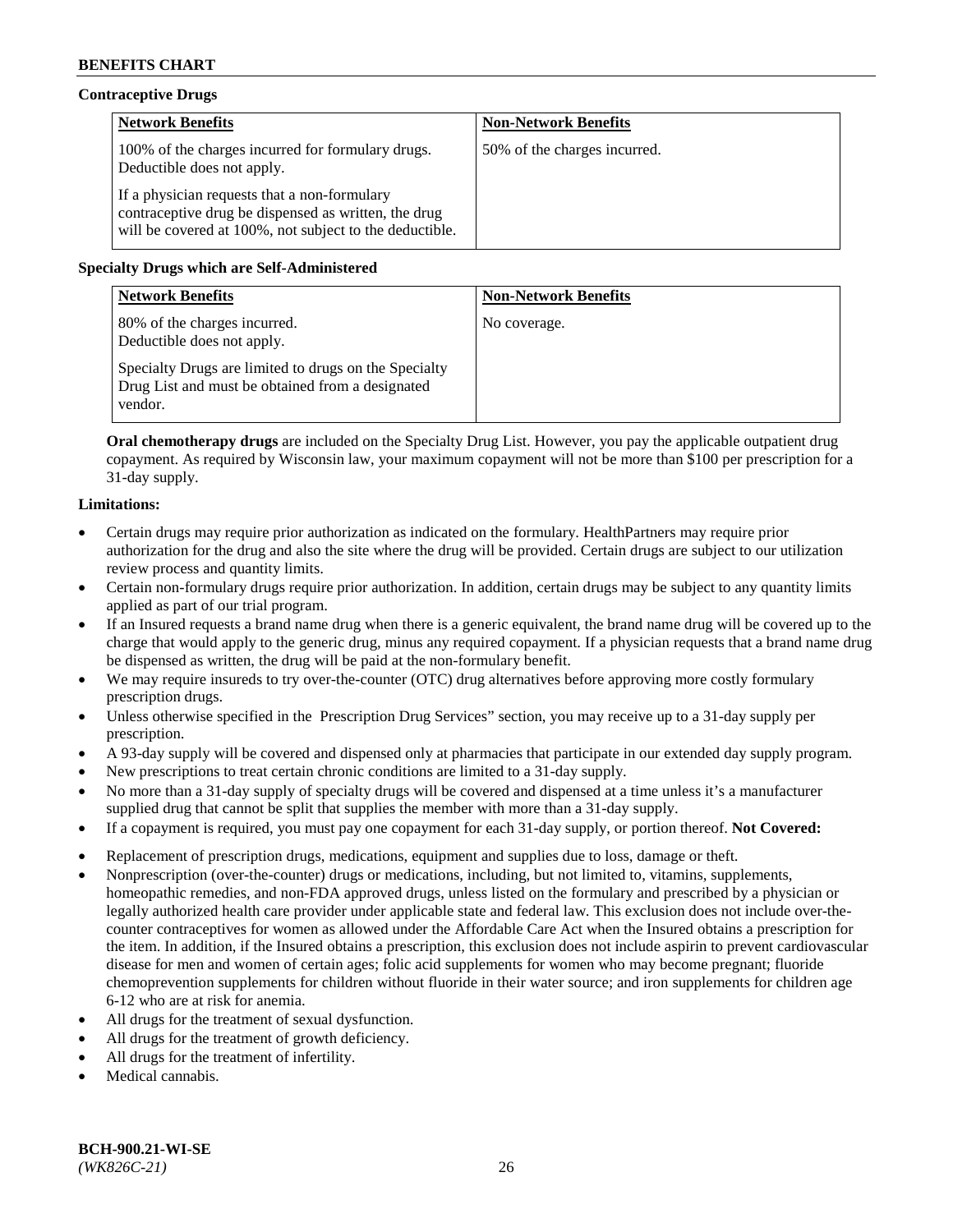- Drugs on the Excluded Drug List. The Excluded Drug List includes select drugs within a therapy class that are not eligible for coverage. This includes drugs that may be excluded for certain indications. The Excluded Drug List is available at [healthpartners.com.](http://www.healthpartners.com/)
- Drugs that are newly approved by the FDA until they are reviewed and approved by HealthPartners Pharmacy and Therapeutics Committee.
- Medical devices approved by the FDA will not be covered under the Prescription Drug Services section unless they are on our formulary. Covered medical devices are generally submitted and reimbursed under your medical benefits.
- See "Services Not Covered" in the Certificate.

## **PREVENTIVE SERVICES**

#### **Applicable Definitions:**

**Routine Preventive Services** are routine health care services that include screenings, check-ups and counseling to prevent illness, disease or other health problems before symptoms occur.

**Diagnostic Services** are services to help a provider understand your symptoms, diagnose illness and decide what treatment may be needed. They may be the same services that are listed as preventive services, but they are being used as diagnostic services. Your provider will determine if these services are preventive or diagnostic. These services are not preventive if received as part of a visit to diagnose, manage or maintain an acute or chronic medical condition, illness or injury. When that occurs, unless otherwise indicated below, standard deductibles, copayments or coinsurance apply.

#### **Covered Services:**

We cover preventive services that meet any of the requirements under the Affordable Care Act (ACA) shown in the bulleted items below. These preventive services are covered at 100% under the Network Benefits with no deductible, copayments or coinsurance. (If a preventive service is not required by the ACA and it is covered at a lower benefit level, it will be specified below.) Preventive benefits mandated under the ACA are subject to periodic review and modification. Changes would be effective in accordance with the federal rules. Preventive services mandated by the ACA include:

- Evidence-based items or services that have in effect a rating of A or B in the current recommendations of the United States Preventive Services Task Force with respect to the individual;
- Immunizations for routine use in children, adolescents, and adults that have in effect a recommendation from the Advisory Committee on Immunization Practices of the Centers for Disease Control and Prevention with respect to the individual;
- With respect to infants, children, and adolescents, evidence-informed preventive care and screenings provided for in comprehensive guidelines supported by the Health Resources and Services Administration; and
- With respect to women, preventive care and screenings provided for in comprehensive guidelines supported by the Health Resources and Services Administration.

Covered services are based on established medical policies, which are subject to periodic review and modification by the medical or dental directors. These medical policies (medical coverage criteria) are available by calling Member Services, or logging on to your "*my*HealthPartners" account at [healthpartners.com.](https://www.healthpartners.com/hp/index.html)

#### **ACA and state mandated preventive services are covered as follows:**

**Routine Health Exams and Periodic Health Assessments.** A physician or health care provider will counsel you as to how often health assessments are needed based on age, sex and health status. This includes screening and counseling for tobacco cessation and all FDA approved tobacco cessation medications including over-the-counter drugs (as shown in the Prescription Drug Services section).

| Network Benefits                                            | <b>Non-Network Benefits</b>  |
|-------------------------------------------------------------|------------------------------|
| 100% of the charges incurred.<br>Deductible does not apply. | 50% of the charges incurred. |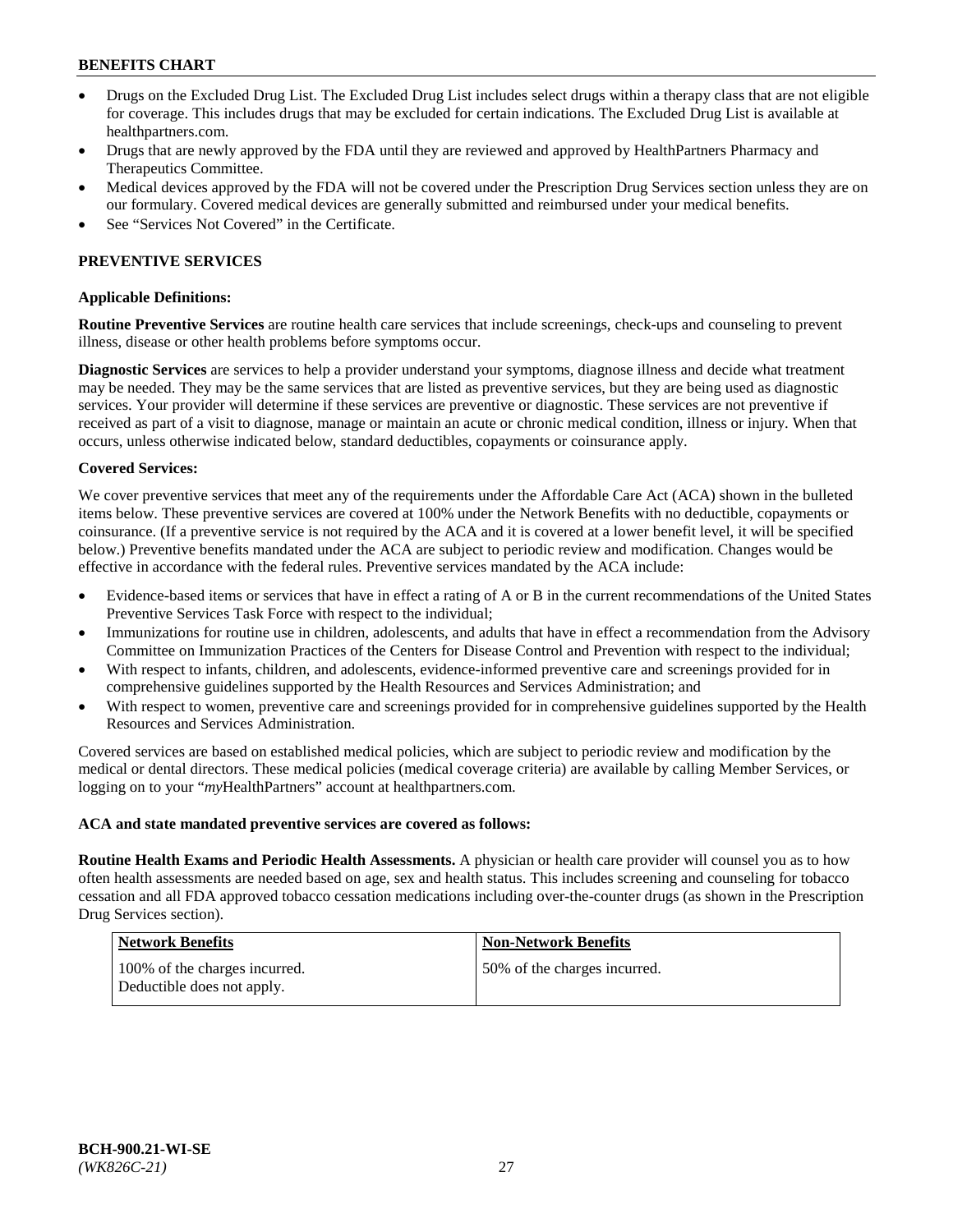**Child Health Supervision Services.** This includes pediatric preventive services such as newborn screenings, appropriate immunizations, developmental assessments and laboratory services appropriate to the age of the child from birth to 72 months and appropriate immunizations to age 18.

| <b>Network Benefits</b>                                     | <b>Non-Network Benefits</b>  |
|-------------------------------------------------------------|------------------------------|
| 100% of the charges incurred.<br>Deductible does not apply. | 50% of the charges incurred. |

## **Routine Prenatal Care and Exams**

| Network Benefits                                            | <b>Non-Network Benefits</b>  |
|-------------------------------------------------------------|------------------------------|
| 100% of the charges incurred.<br>Deductible does not apply. | 50% of the charges incurred. |

**Routine Postnatal Care.** This includes health exams, assessments, education and counseling relating to the period immediately after childbirth.

| <b>Network Benefits</b>                                     | <b>Non-Network Benefits</b>  |
|-------------------------------------------------------------|------------------------------|
| 100% of the charges incurred.<br>Deductible does not apply. | 50% of the charges incurred. |

**Routine Screening Procedures for Cancer.** This includes colorectal screening starting at age 50 and under age 50 for people at high risk of colorectal cancer. This also includes cancer screenings recommended by the USPSTF with an A or B rating. Women's preventive health services below describe additional routine screening procedures for cancer.

| <b>Network Benefits</b>                                     | <b>Non-Network Benefits</b>   |
|-------------------------------------------------------------|-------------------------------|
| 100% of the charges incurred.<br>Deductible does not apply. | 150% of the charges incurred. |

**Professional Voluntary Family Planning Services.** This includes services to prevent or delay a pregnancy, including counseling and education. Services must be provided by a licensed provider.

| <b>Network Benefits</b>                                     | <b>Non-Network Benefits</b>  |
|-------------------------------------------------------------|------------------------------|
| 100% of the charges incurred.<br>Deductible does not apply. | 50% of the charges incurred. |

### **Adult Immunizations**

| Network Benefits                                            | <b>Non-Network Benefits</b>   |
|-------------------------------------------------------------|-------------------------------|
| 100% of the charges incurred.<br>Deductible does not apply. | 150% of the charges incurred. |

**Women's Preventive Health Services.** This includes mammograms, screenings for cervical cancer (pap smears), breast pumps, human papillomavirus (HPV) testing, counseling for sexually transmitted infections, counseling and screening for human immunodeficiency virus (HIV), and all FDA approved contraceptive methods as prescribed by a doctor, sterilization procedures, education and counseling (see the Prescription Drug Services section for coverage of oral contraceptive drugs). We also provide genetic screening for BRCA if someone in your family has the gene or you have a diagnosis of cancer.

The U.S. Preventive Services Task Force (USPSTF) recommends screening mammography, with or without clinical breast examination (CBE), every 1-2 years for women aged 40 and older. For women age 50 and older, we cover an annual mammogram.

| <b>Network Benefits</b>                                     | <b>Non-Network Benefits</b>  |
|-------------------------------------------------------------|------------------------------|
| 100% of the charges incurred.<br>Deductible does not apply. | 50% of the charges incurred. |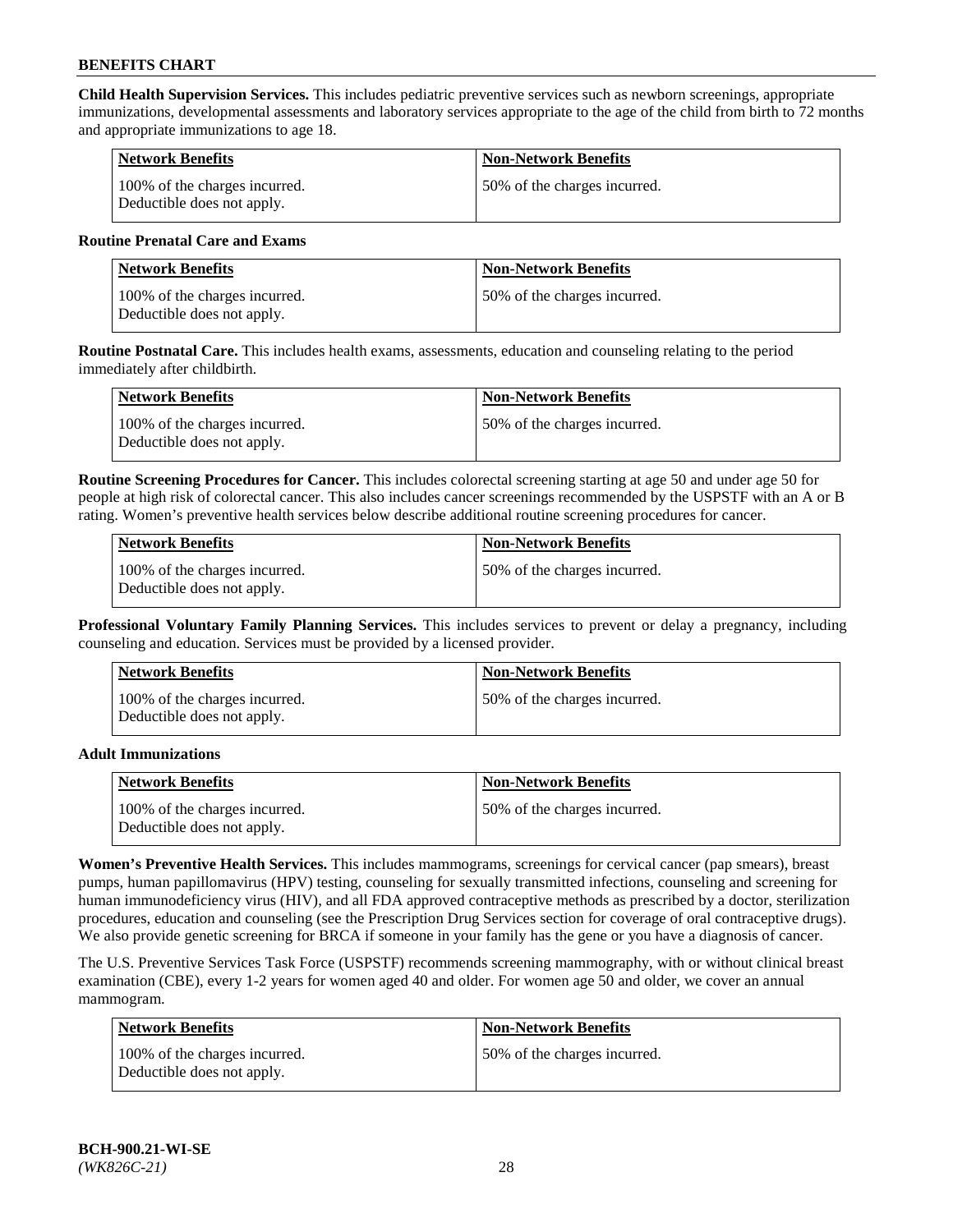**Obesity Screening and Management.** We cover obesity screening and counseling for all ages during a routine preventive care exam. If you are age 18 or older and have a body mass index of 30 or more, we also cover intensive obesity management to help you lose weight. Your primary care doctor can coordinate these services.

| <b>Network Benefits</b>                                     | <b>Non-Network Benefits</b>  |
|-------------------------------------------------------------|------------------------------|
| 100% of the charges incurred.<br>Deductible does not apply. | 50% of the charges incurred. |

**Preventive Medications.** We cover preventive medications currently recommended by USPSTF with an A or B rating if they are prescribed by your medical provider and they are listed on our formulary. Preventive medications are subject to periodic review and modification. Changes would be effective in accordance with the federal rules and reflected in our current medical coverage criteria for preventive care services.

| <b>Network Benefits</b>                                     | <b>Non-Network Benefits</b>  |
|-------------------------------------------------------------|------------------------------|
| 100% of the charges incurred.<br>Deductible does not apply. | 50% of the charges incurred. |

## **In addition to any ACA or state mandated preventive services referenced above, we cover the following eligible services:**

# **Routine Eye and Hearing Exams**

| <b>Network Benefits</b>                                     | <b>Non-Network Benefits</b>  |
|-------------------------------------------------------------|------------------------------|
| 100% of the charges incurred.<br>Deductible does not apply. | 50% of the charges incurred. |

**Ovarian Cancer Surveillance Test for Women who are at Risk.** "At risk for ovarian cancer" means (1) having a family history that includes any of the following: one or more first-degree or second-degree relatives with ovarian cancer, clusters of female relatives with breast cancer or nonpolyposis colorectal cancer; or (2) testing positive for BRCA1 or BRCA2 mutations. "Surveillance test for ovarian cancer" means annual screening using CA-125 serum tumor marker testing, transvaginal ultrasound, pelvic examination or other proven ovarian screening tests currently being evaluated by the federal Food and Drug Administration or by the National Cancer Institute.

| <b>Network Benefits</b>                               | <b>Non-Network Benefits</b>                           |
|-------------------------------------------------------|-------------------------------------------------------|
| Coverage level is same as corresponding Network       | Coverage level is same as corresponding Non-Network   |
| Benefits, depending on type of service provided, such | Benefits, depending on type of service provided, such |
| as Diagnostic Imaging Services, Laboratory Services   | as Diagnostic Imaging Services, Laboratory Services   |
| or Office Visits for Illness or Injury, or Preventive | or Office Visits for Illness or Injury, or Preventive |
| Services.                                             | Services.                                             |

## **Limitations:**

• Services are not preventive if received as part of a visit to diagnose, manage or maintain an acute or chronic medical condition, illness or injury. When that occurs, unless otherwise indicated above, standard deductibles, copayments or coinsurance apply.

## **Not Covered:**

See "Services Not Covered" in the Certificate.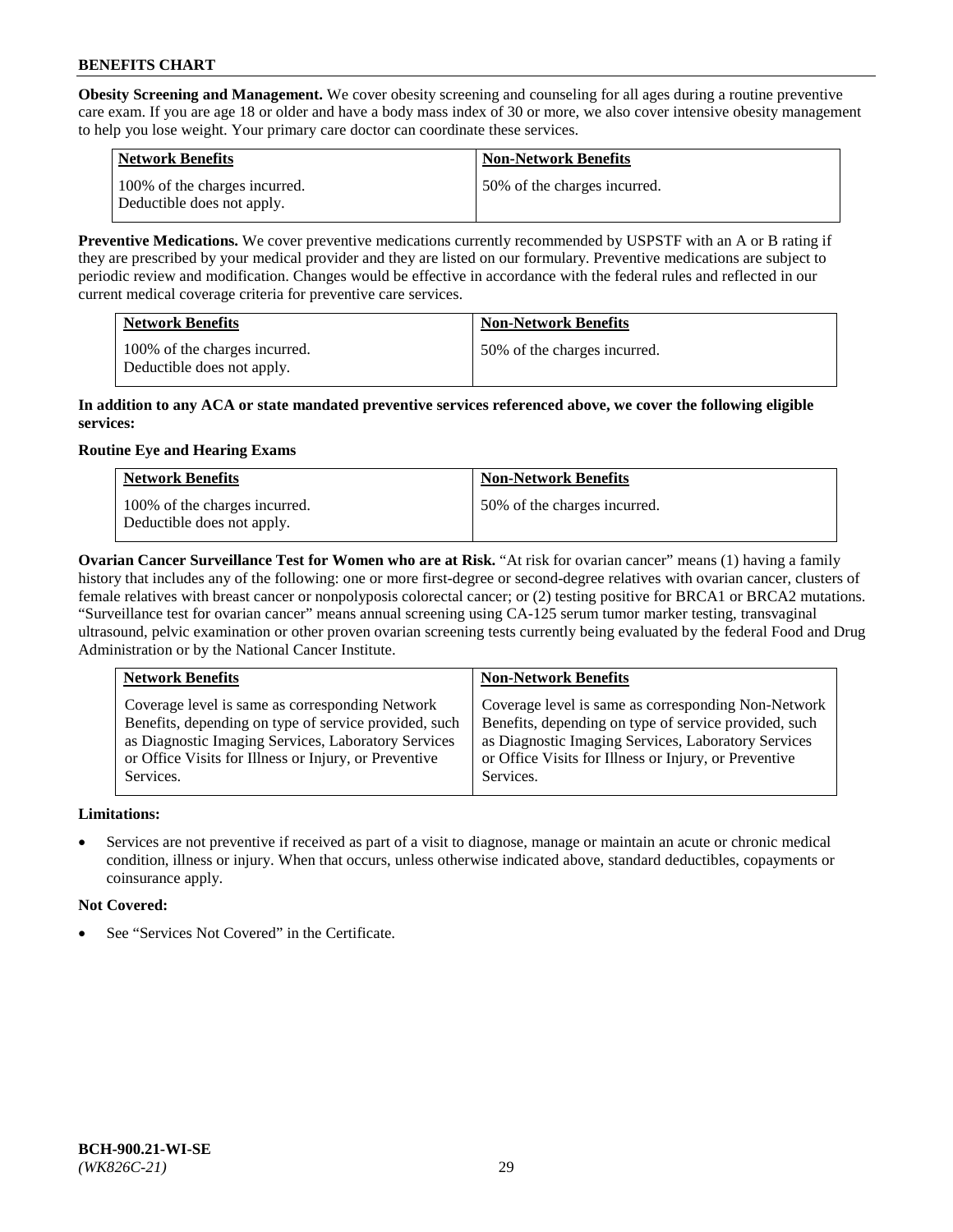## **TRANSPLANT SERVICES**

### **Applicable Definitions:**

**Autologous.** This is when the source of cells is from the individual's own marrow or stem cells.

**Allogeneic.** This is when the source of cells is from a related or unrelated donor's marrow or stem cells.

**Allogeneic Bone Marrow Transplant.** This is when the bone marrow is harvested from the related or unrelated donor and stored. The patient undergoes treatment which includes tumor ablation with high-dose chemotherapy and/or radiation. The bone marrow is reinfused (transplanted).

**Autologous Bone Marrow Transplant.** This is when the bone marrow is harvested from the individual and stored. The patient undergoes treatment which includes tumor ablation with high-dose chemotherapy and/or radiation. The bone marrow is reinfused (transplanted).

**Autologous/Allogeneic Stem Cell Support.** This is a treatment process that includes stem cell harvest from either bone marrow or peripheral blood, tumor ablation with high-dose chemotherapy and/or radiation, stem cell reinfusion, and related care. Autologous/allogeneic bone marrow transplantation and high dose chemotherapy with peripheral stem cell rescue/support are considered to be autologous/allogeneic stem cell support.

**Designated Transplant Center.** This is any health care provider, group or association of health care providers designated by us to provide services, supplies or drugs for specified transplants for our Insureds.

**Transplant Services.** This is transplantation (including retransplants) of the human organs or tissue listed below, including all related post-surgical treatment, follow-up care and drugs and multiple transplants for a related cause. Transplant services do not include other organ or tissue transplants or surgical implantation of mechanical devices functioning as a human organ, except surgical implantation of an FDA approved Ventricular Assist Device (VAD) or total artificial heart, functioning as a temporary bridge to heart transplantation.

Prior authorization is required prior to consultation to support coordination of care and benefits.

### **Covered Services:**

We cover eligible transplant services (as defined above) while you are covered under the Certificate. Transplants that will be considered for coverage are limited to the following:

- Kidney transplants for end-stage disease.
- Cornea transplants for end-stage disease.
- Heart transplants for end-stage disease.
- Lung transplants or heart/lung transplants for: (1) primary pulmonary hypertension; (2) Eisenmenger's syndrome; (3) endstage pulmonary fibrosis; (4) alpha 1 antitrypsin disease; (5) cystic fibrosis; and (6) emphysema.
- Liver transplants for: (1) biliary atresia in children; (2) primary biliary cirrhosis; (3) post-acute viral infection (including hepatitis A, hepatitis B antigen e negative and hepatitis C) causing acute atrophy or post-necrotic cirrhosis; (4) primary sclerosing cholangitis; (5) alcoholic cirrhosis; and (6) hepatocellular carcinoma.
- Allogeneic bone marrow transplants or peripheral stem cell support associated with high dose chemotherapy for: (1) acute myelogenous leukemia; (2) acute lymphocytic leukemia; (3) chronic myelogenous leukemia; (4) severe combined immunodeficiency disease; (5) Wiskott-Aldrich syndrome; (6) aplastic anemia; (7) sickle cell anemia; (8) non-relapsed or relapsed non-Hodgkin's lymphoma; (9) multiple myeloma; and (10) testicular cancer.
- Autologous bone marrow transplants or peripheral stem cell support associated with high-dose chemotherapy for: (1) acute leukemias; (2) non-Hodgkin's lymphoma; (3) Hodgkin's disease; (4) Burkitt's lymphoma; (5) neuroblastoma; (6) multiple myeloma; (7) chronic myelogenous leukemia; and (8) non-relapsed non-Hodgkin's lymphoma.
- Pancreas transplants for simultaneous pancreas-kidney transplants for diabetes, pancreas after kidney, living related segmental simultaneous pancreas kidney transplantation and pancreas transplant alone.

To receive Network Benefits, charges for transplant services must be incurred at a Designated Transplant Center.

The transplant-related treatment provided, including expenses incurred for directly related donor services, shall be subject to and in accordance with the provisions, limitations, maximums and other terms of the Certificate.

Medical and hospital expenses of the donor are covered only when the recipient is an Insured and the transplant and directly related donor expenses have been prior authorized for coverage. Treatment of medical complications that may occur to the donor are not covered. Donors are not considered Insureds, and are therefore not eligible for the rights afforded to Insureds under the Certificate.